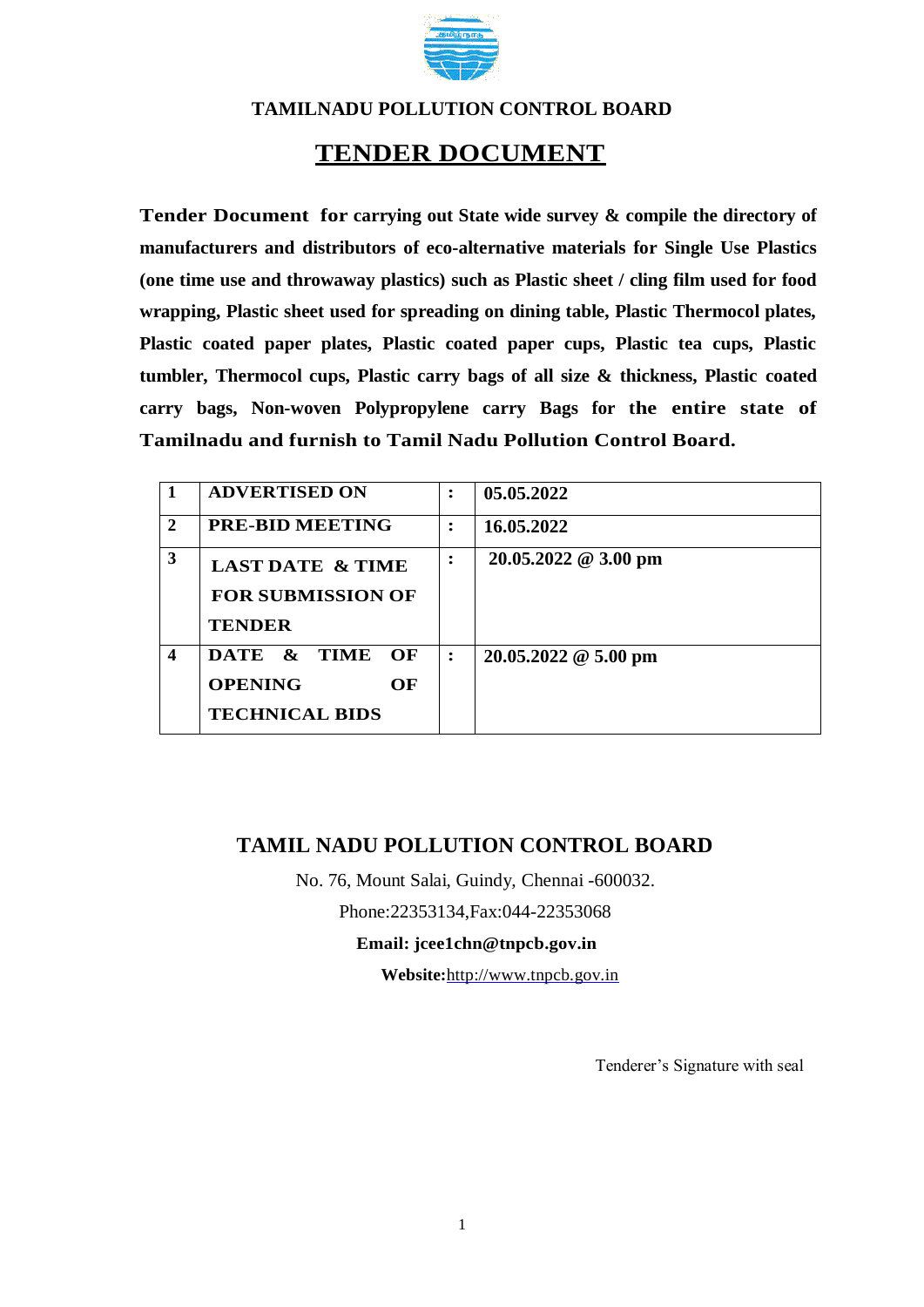

# **TENDER DOCUMENT FOR CARRYING OUT STATE WIDE SURVEY & COMPILE THE DIRECTORY OF MANUFACTURERS AND DISTRIBUTORS OF ECO-ALTERNATIVE MATERIALS FOR SINGLE USE PLASTICS (ONE TIME USE AND THROWAWAY PLASTICS) SUCH AS PLASTIC SHEET / CLING FILM USED FOR FOOD WRAPPING, PLASTIC SHEET USED FOR SPREADING ON DINING TABLE, PLASTIC THERMOCOL PLATES, PLASTIC COATED PAPER PLATES, PLASTIC COATED PAPER CUPS, PLASTIC TEA CUPS, PLASTIC TUMBLER, THERMOCOL CUPS, PLASTIC CARRY BAGS OF ALL SIZE & THICKNESS, PLASTIC COATED CARRY BAGS, NON-WOVEN POLYPROPYLENE CARRY BAGS FOR THE ENTIRE STATE OF TAMILNADU AND FURNISH TO TAMIL NADU POLLUTION CONTROL BOARD.**

#### **TABLE OF CONTENTS**

| S.No.        | <b>Subject</b>                           | Page No. |
|--------------|------------------------------------------|----------|
|              | Scope of Tender                          | 3        |
| $\mathbf{I}$ | Notice Inviting Tender                   | 4        |
| III          | <b>Special Instructions</b>              | 6        |
| IV           | Instructions to the Bidders              | 7        |
| V            | Special Terms & Conditions of the Tender | 20       |
| VI           | Letter of Tender                         | 23       |
| VII          | <b>Technical Bid</b>                     | 25       |
| <b>VIII</b>  | <b>Statements and Declarations</b>       | 26       |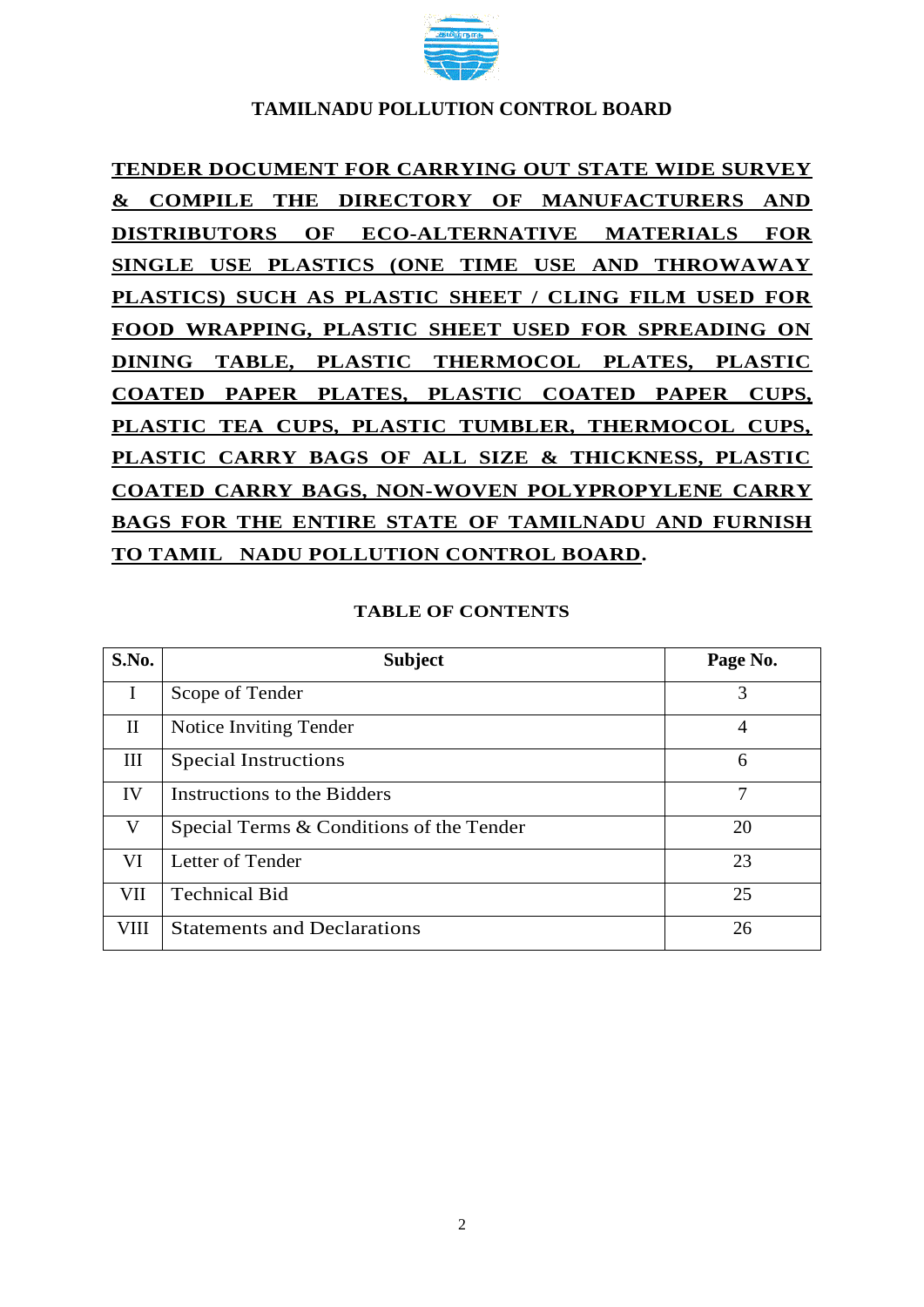

#### **I. SCOPE OF TENDER**

**To carry out State wide survey & compile the directory of manufacturers and distributors of eco-alternative materials for Single Use Plastics (one time use and throwaway plastics) such as Plastic sheet / cling film used for food wrapping, Plastic sheet used for spreading on dining table, Plastic Thermocol plates, Plastic coated paper plates, Plastic coated paper cups, Plastic tea cups, Plastic tumbler, Thermocol cups, Plastic carry bags of all size & thickness, Plastic coated carry bags, Non-woven Polypropylene carry Bags for the entire state of Tamilnadu and furnish to Tamil Nadu Pollution Control Board.**

**The scope of the state wide survey is to list out all eco-alternative materials for Single Use Plastics along with the details of manufacturers and its distributors.** 

- **1.** The Tamil Nadu Pollution Control Board has proposed to outsource the work of carrying out State wide survey & compile the directory of manufacturers and distributors of eco-alternative materials for Single Use Plastics (one time use and throwaway plastics) such as Plastic sheet / cling film used for food wrapping, Plastic sheet used for spreading on dining table, Plastic Thermocol plates, Plastic coated paper plates, Plastic coated paper cups, Plastic tea cups, Plastic tumbler, Thermocol cups, Plastic carry bags of all size & thickness, Plastic coated carry bags, Non-woven Polypropylene carry Bags for the entire state of Tamilnadu and furnishing the same to Tamil Nadu Pollution Control Board.
- **2.** The successful Tenderer shall carrying out State wide survey & compile the directory of manufacturers and distributors of eco-alternative materials for Single Use Plastics (one time use and throwaway plastics) such as Plastic sheet / cling film used for food wrapping, Plastic sheet used for spreading on dining table, Plastic Thermocol plates, Plastic coated paper plates, Plastic coated paper cups, Plastic tea cups, Plastic tumbler, Thermocol cups, Plastic carry bags of all size & thickness, Plastic coated carry bags, Non-woven Polypropylene carry Bags for the entire state of Tamilnadu and furnishing the same to Tamil Nadu Pollution Control Board**.**
- **3.** The Tamil Nadu Transparency in Tenders Act, 1998 and the Tamil Nadu Transparency in Tenders Rules, 2000 shall apply to this Tender.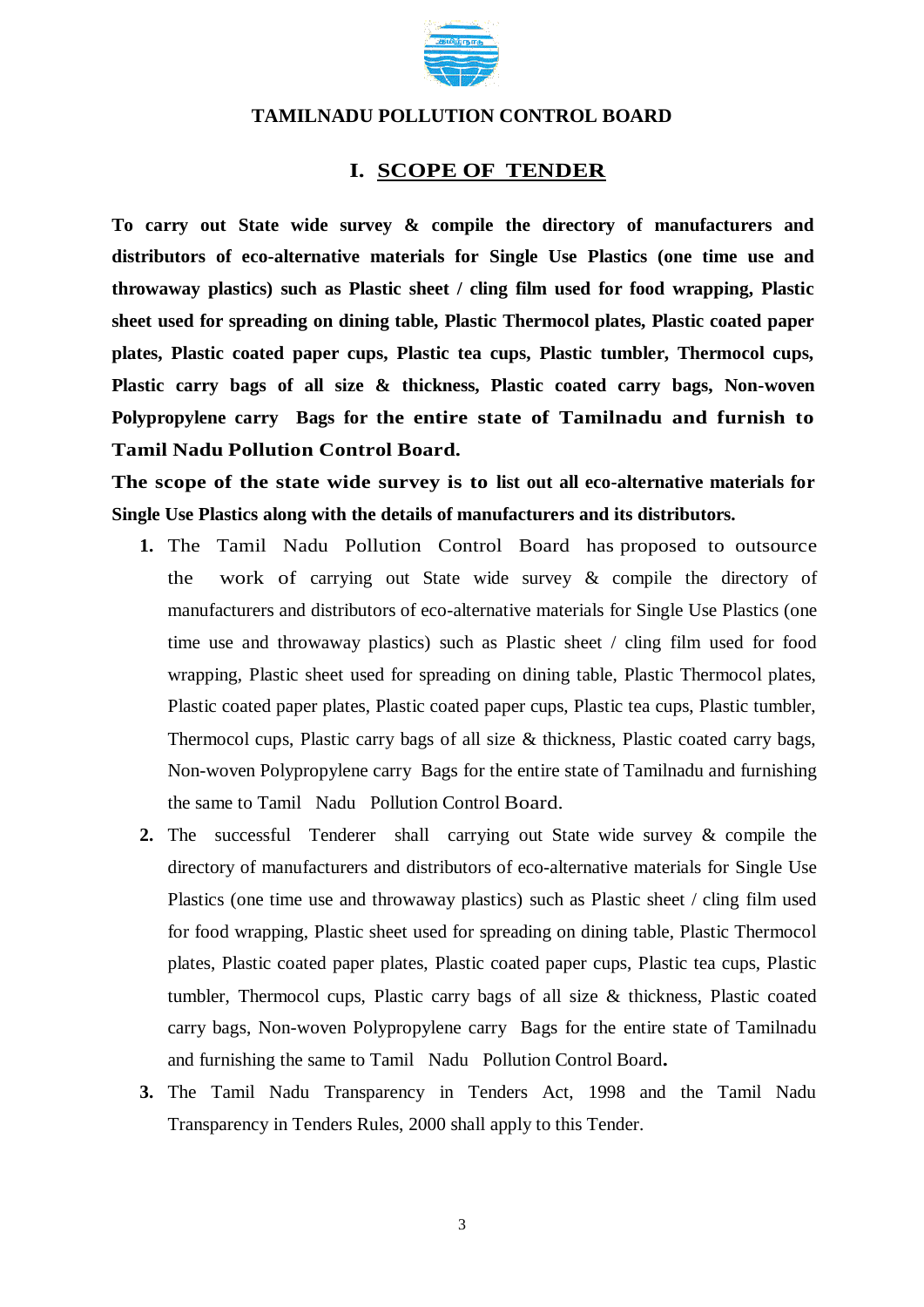

**4.** 100 hard copies of the directory shall be furnished with good quality photographs and the description of the eco-alternative materials, its manufacturing details, capacity and the details of manufacturers and distributors and with 2 numbers of soft copy of the same.

## **II. NOTICE INVITING TENDER**

**Sealed tenders are invited from the reputed agencies/ educational institutions/ Research institutions / Consultants etc., for carrying out State wide survey & compile the directory of manufacturers and distributors of eco-alternative materials for Single Use Plastics (one time use and throwaway plastics) such as Plastic sheet / cling film used for food wrapping, Plastic sheet used for spreading on dining table, Plastic Thermocol plates, Plastic coated paper plates, Plastic coated paper cups, Plastic tea cups, Plastic tumbler, Thermocol cups, Plastic carry bags of all size & thickness, Plastic coated carry bags, Non-woven Polypropylene carry Bags for the entire state of Tamilnadu and furnishing the same to Tamil Nadu Pollution Control Board.**

Bidding will be conducted under two cover system confirming to Tamilnadu Transparency in Tenders Act-1998 and Rules 2000.

| $\overline{1}$ | Name of the     | To carry out State wide survey $\&$ compile the directory of        |  |  |  |
|----------------|-----------------|---------------------------------------------------------------------|--|--|--|
|                | work            | manufacturers and distributors of eco-alternative materials for     |  |  |  |
|                |                 | Single Use Plastics (one time use and throwaway plastics) such      |  |  |  |
|                |                 | as Plastic sheet / cling film used for food wrapping, Plastic sheet |  |  |  |
|                |                 | used for spreading on dining table, Plastic Thermocol plates,       |  |  |  |
|                |                 | Plastic coated paper plates, Plastic coated paper cups, Plastic tea |  |  |  |
|                |                 | cups, Plastic tumbler, Thermocol cups, Plastic carry bags of all    |  |  |  |
|                |                 | size & thickness, Plastic coated carry bags, Non-woven              |  |  |  |
|                |                 | Polypropylene carry Bags for the entire state of Tamilnadu and      |  |  |  |
|                |                 | furnishing the same to Tamil Nadu Pollution Control Board           |  |  |  |
|                |                 | within a period of three months.                                    |  |  |  |
| 2              | of<br>Cost      | Tender document can be downloaded from the Tamil                    |  |  |  |
|                | Tender          | Nadu Pollution Control Board website www.tnpcb.gov.in at            |  |  |  |
|                | Document and    | free of cost.                                                       |  |  |  |
|                | availability    |                                                                     |  |  |  |
| 3              | Date of Pre-Bid | 16.05.2022 at 3.00 p.m                                              |  |  |  |
|                | Meeting         |                                                                     |  |  |  |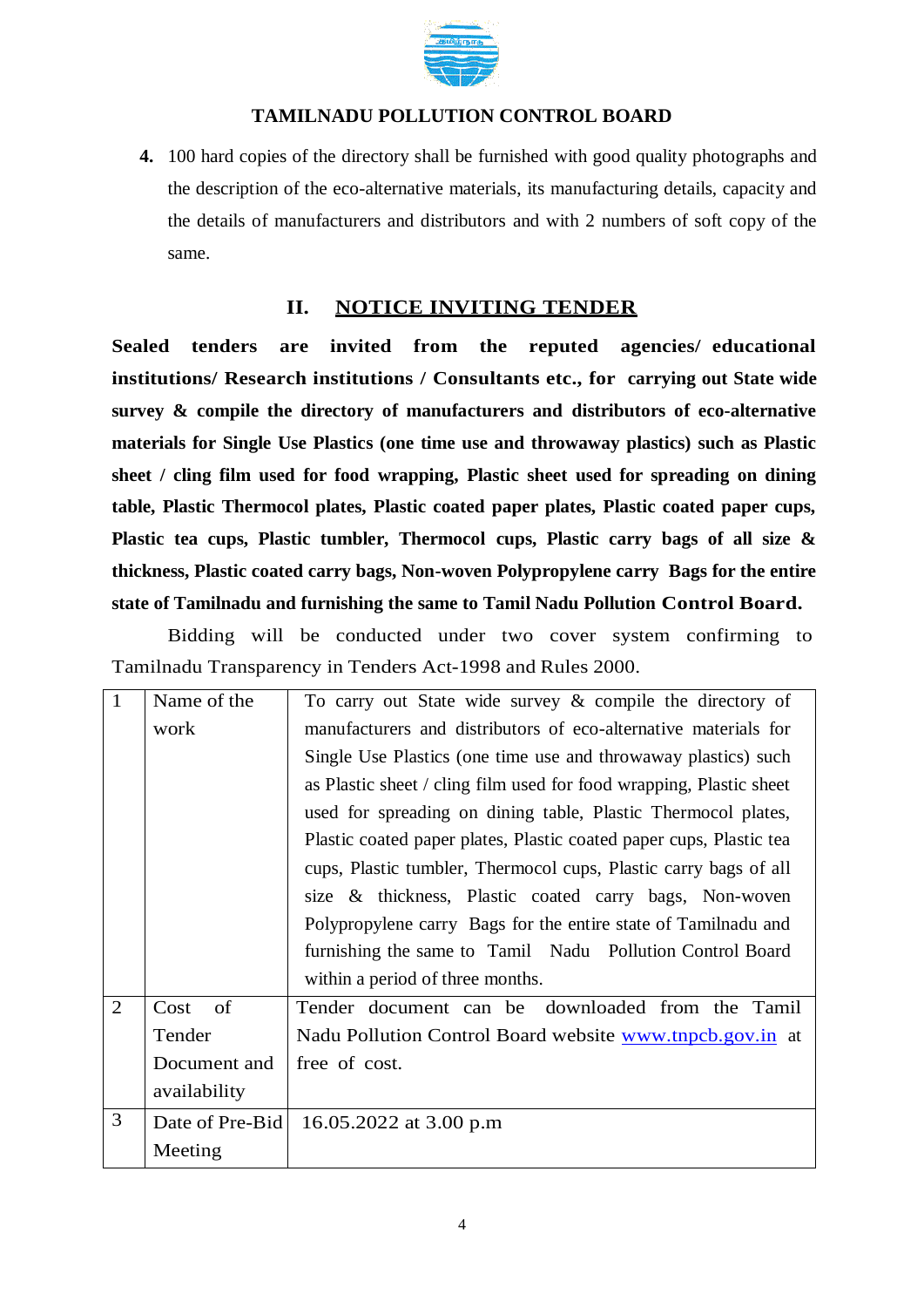

| $\overline{4}$ | Last<br>Date          | 20.05.2022 at 3.00 p.m                                       |
|----------------|-----------------------|--------------------------------------------------------------|
|                | Time<br>and           |                                                              |
|                | for                   |                                                              |
|                | Submission of         |                                                              |
|                | Tender                |                                                              |
| 5              | date<br>Due           | $20.05.2022$ at $05.00$ p.m. If the due date happens         |
|                | time<br>and           | to be a holiday, the bids will be received and opened on the |
|                | for opening of        | next working day.                                            |
|                | <b>Technical Bids</b> |                                                              |
| 6              | Time Period of        | Three months                                                 |
|                | survey $\&$           |                                                              |
|                | furnishing            |                                                              |
|                | report in hard        |                                                              |
|                | and soft copy         |                                                              |

Consortium bids are not acceptable. For all other conditions / instructions please refer bid document

The Tamil Nadu Pollution Control Board, shall not be responsible for any postal delay or any loss of Tenders in transit. The Tamil Nadu Pollution Control Board, reserves the right to amend or withdraw any of the Terms and Conditions in the Tender Document or to cancel / reject all the tenders received without giving any notice or assigning any reason.

The Tenderers are requested to view the above website for any changes / amendments / corrigenda in the Tender which may be issued up to 2 days before the last date for submission of the Tender.

> **CHAIRMAN Tamil Nadu Pollution Control Board**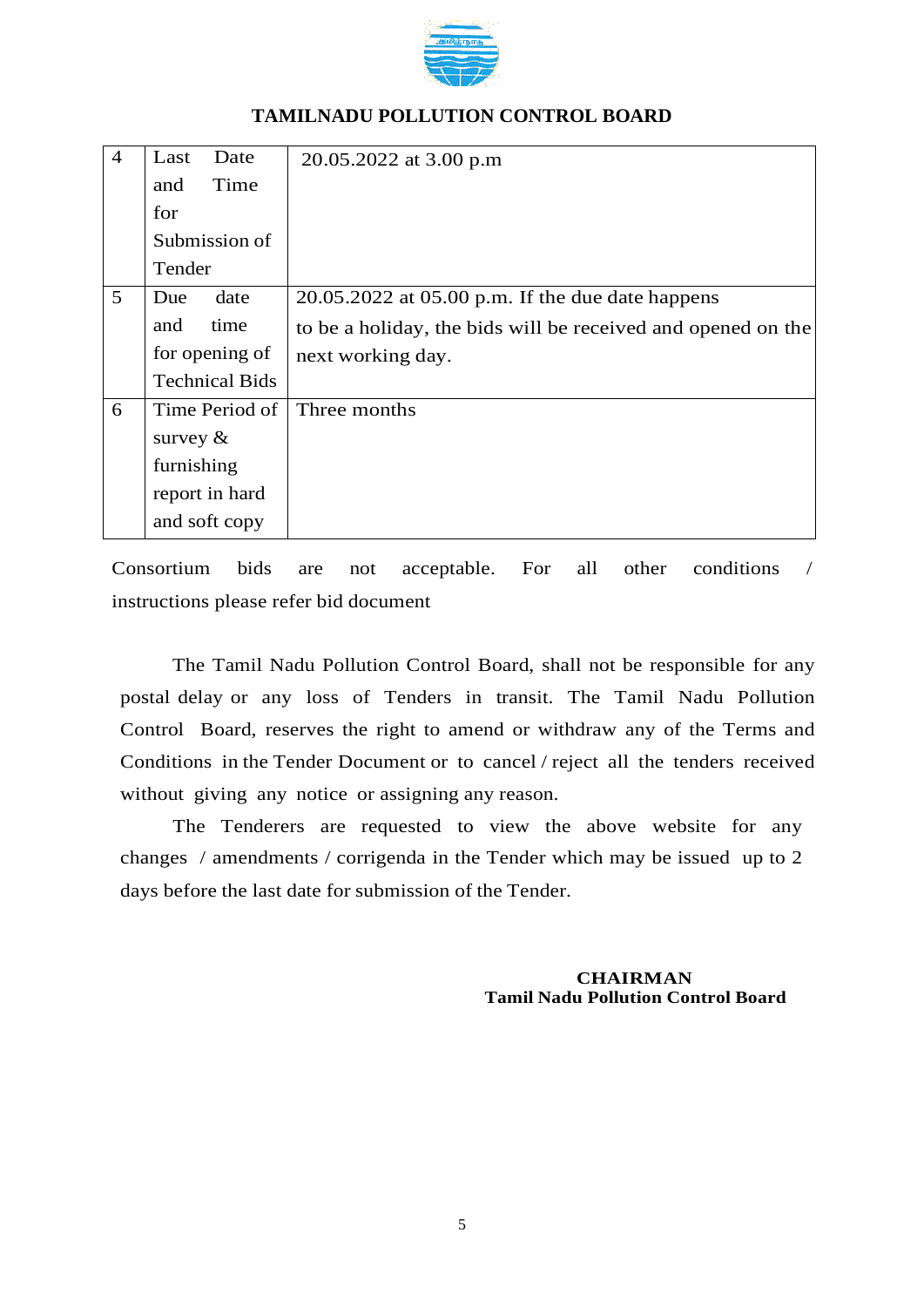

## **III. Special Instructions for submission of Technical Bids**

- 1. All pages of the Technical Bid should be signed by authorized signatory whose name should be communicated to the Tamil Nadu Pollution Control Board, with office seal without any omission.
- 2. Any document / credential submitted without signature of authorized persons will not be considered for evaluation.
- 3. Bidder should produce the originals for verification when ever required with the copies of those certificates enclosed along with the bid.
- 4. The downloaded documents shall be properly page numbered and spiral bounded and submitted along with necessary documents.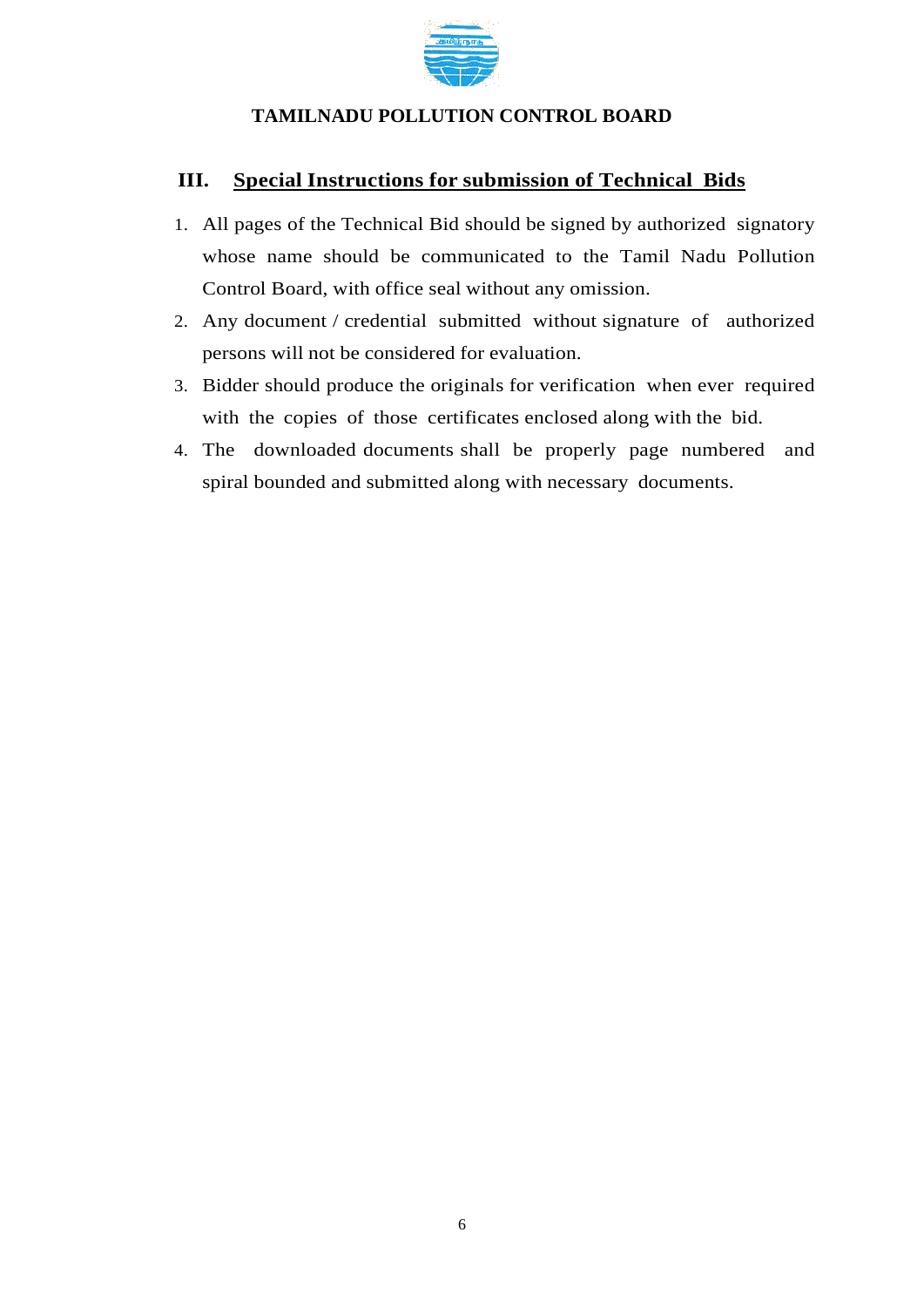

## **IV. INSTRUCTIONS TO THE BIDDERS (ITB)**

## **4.1 General Instructions:**

The Bidders are requested to go through the instructions, terms, conditions and specifications given in the Tender Document carefully. Omissions or Failure to furnish any or all the required information in the Tender Document shall result in rejection of their bid.

#### **4.2 Definition of Terms and Expansion of Abbreviations:**

|                | Tenderer/     | Tenderer / Bidder means who makes a formal offer in        |  |  |  |
|----------------|---------------|------------------------------------------------------------|--|--|--|
|                | <b>Bidder</b> | pursuance of this tender                                   |  |  |  |
| 2              | Successful    | Successful Tenderer means the Tenderer whose offer is      |  |  |  |
|                | Tenderer      | accepted by the Tender Accepting Authority at the price    |  |  |  |
|                |               | arrived at by The Tamil Nadu Pollution Control Board,      |  |  |  |
|                |               | after negotiation with L1.                                 |  |  |  |
| 3              | Day           | A day means a calendar day                                 |  |  |  |
| $\overline{4}$ | Cost          | Cost means the total cost to be incurred by the Tamil Nadu |  |  |  |
|                |               | <b>Pollution Control Board</b>                             |  |  |  |
| 5              | <b>EMD</b>    | <b>Earnest Money Deposit</b>                               |  |  |  |
| 6              | <b>PG</b>     | Performance Guarantee                                      |  |  |  |

## **4.3 Bid Document:**

The Bid Document consists of the following

- i. Scope of Tender
- ii. Notice Inviting Tender
- iii. Special Instructions for submission of bids
- iv. General Instructions to the Bidders
- v. Special Terms & Conditions of the Tender
- vi. Letter of Tender
- vii. Technical Bid
- viii. Statements and Declarations
- ix. Price bid.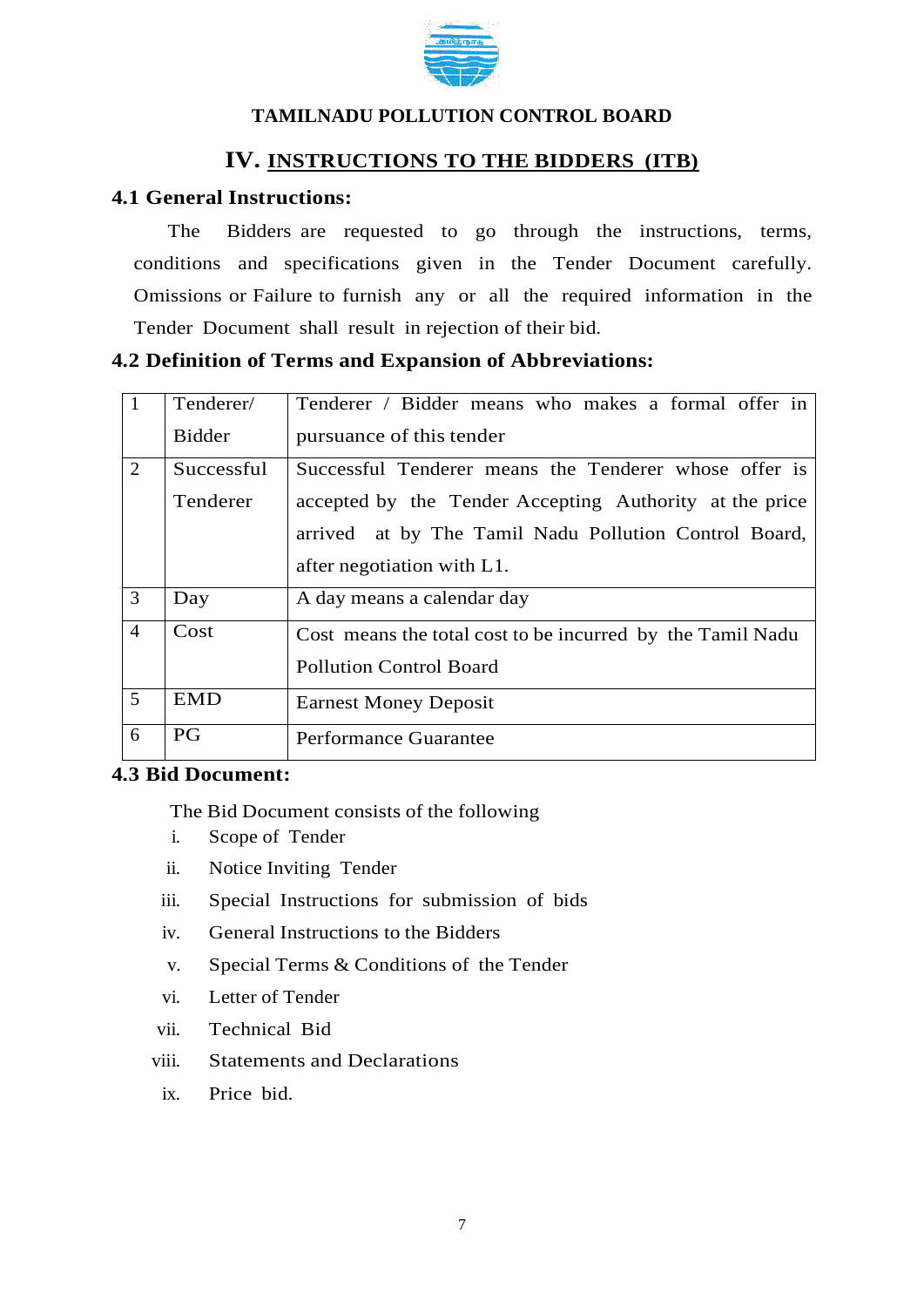

#### **4.4 Qualification Criteria:**

The bidders must fulfill the following eligibility conditions and also submit documentary evidence in support of fulfilling these conditions while submitting the Technical Bid. The Tamil Nadu Pollution Control Board will consider the Commercial Bid of the tenderers who qualify in the Technical bid. For those tenderers who are not qualified in the Technical Bid, the Commercial bid will not be considered for opening.

- **4.4.1**. The bidder should have registered the firm under Companies Act or similar acts of Government of India or Tamil Nadu. (A copy of registration of the firm should be attached).
- **4.4.2** The Bidder should have registered under GST. (Copy of the Registration certificates should be enclosed).

Firms without documents mentioned in sections 4.4.1 to 4.4.2 will be rejected.

#### **4.5 Pre-Bid Meeting:**

There will be a **Pre Bid meeting on 16.05.2022 at 3.00 p.m in** the Tamil Nadu Pollution Control Board, Chennai 600032. During which the prospective Tenderers may seek clarifications about the Tender. The Tenderers shall send their queries, if any, in writing so as to reach the Member Secretary, the Tamil Nadu Pollution Control Board at least two days prior to the date of Pre-Bid Meeting. The Tenderers shall view the Websites given in the Notice Inviting Tender for updated information like change in date / venue etc., of the Pre-Bid meeting as the Tamil Nadu Pollution Control Board may not be able to identify and communicate with the prospective Bidders at this stage. Failure to attend the Pre-Bid meeting is not a disqualification as it is optional. In response to the relevant query of the prospective Tenderer, clarification will be given in writing. Only the clarifications given in writing shall be valid.

#### **4.6 Change in Quantity:**

The requirement of the study area given in the Notice Inviting Tender is approximate and it is likely to vary. The Tamil Nadu Pollution Control Board, if necessary, at the time of placement of work order shall either increase or decrease the quantity mentioned in the tender to the extent of 25%.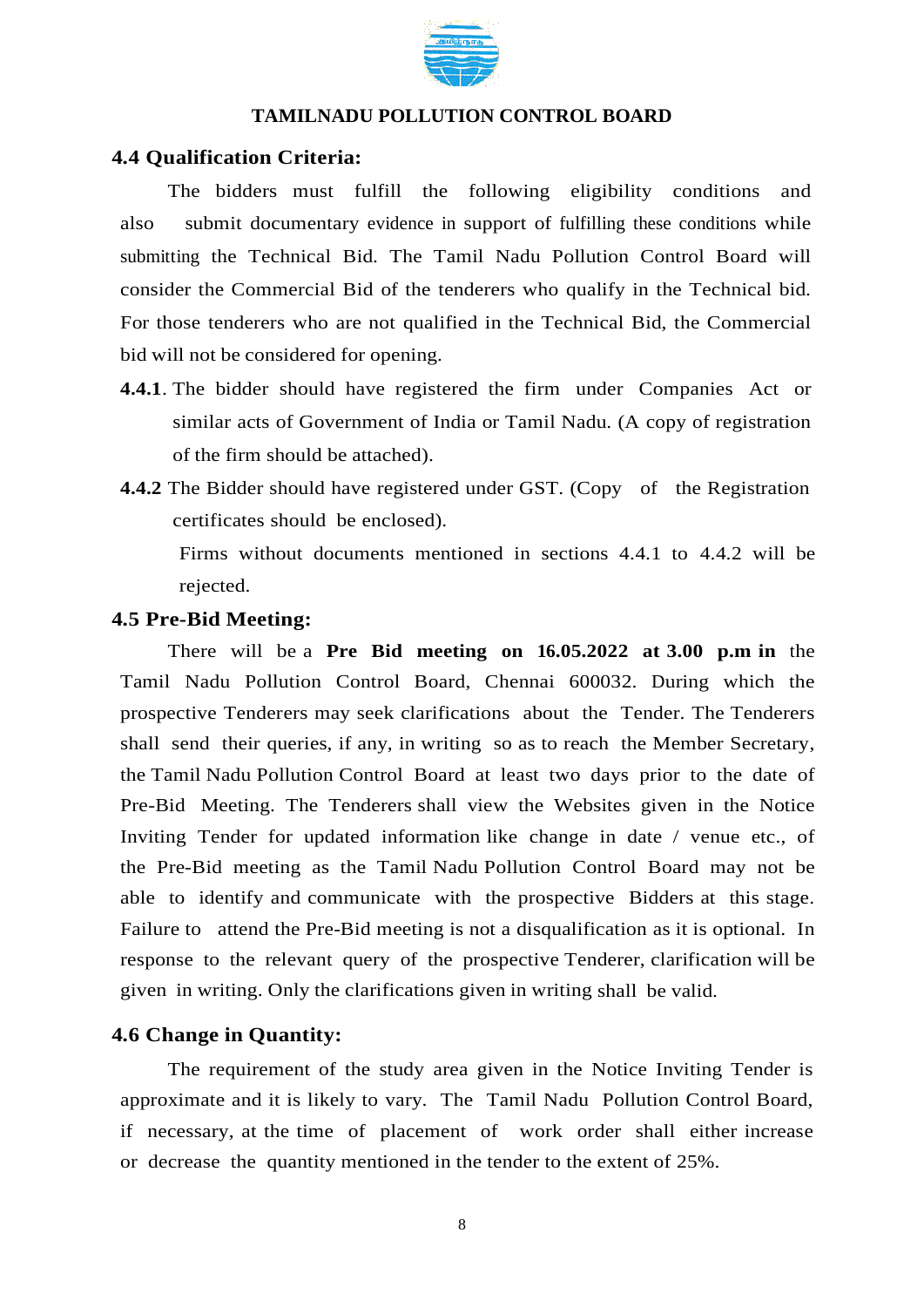

#### **4.7 Clarification regarding the Tender Conditions:**

- 4.7.1 A prospective Bidder requiring any clarification with respect to any Tender condition may address to the Tender Inviting Authority by letter and he will respond in writing to any relevant query regarding the Tender conditions. However, correspondence in this regard or delay in getting reply from the Tamil Nadu Pollution Control Board shall not be taken as an excuse for delayed submission of tender or non submission of tender.
- 4.7.2. The clarifications to the relevant queries will also be uploaded on the website of The Tamil Nadu Pollution Control Board; http://www.tnpcb.gov.in

#### **4.8 Amendments to the Tender:**

The Tamil Nadu Pollution Control Board reserves the right to amend the tender condition on the basis of clarifications sought for by the prospective bidders, solely at its discretion up to 48 hrs before .05.2022 (i.e.) two days prior to the last date of submission of Tender. Such amendments shall be uploaded on the Websites: http://www.tnpcb.gov.in

Any addendum thus issued shall be part of the bidding documents and shall be communicated in writing/e-mail to all the purchasers of the bidding documents. Prospective bidders shall acknowledge receipt of each addendum by writing/e-mail to the Tamil Nadu Pollution Control Board.

At its discretion the Tamil Nadu Pollution Control Board may or may not extend the due date and time for the submission of bids on account of amendments / corrigenda, if any, issued subsequent to the date of Notice Inviting Tender.

All the Bidders must periodically browse the above websites for any amendment or corrigendum issued in connection with this Tender. The Tamil Nadu Pollution Control Board will not be responsible for the failure of the tenderer to update or to have comprehensive understanding of the provisions of this tender document including the changes announced through the websites.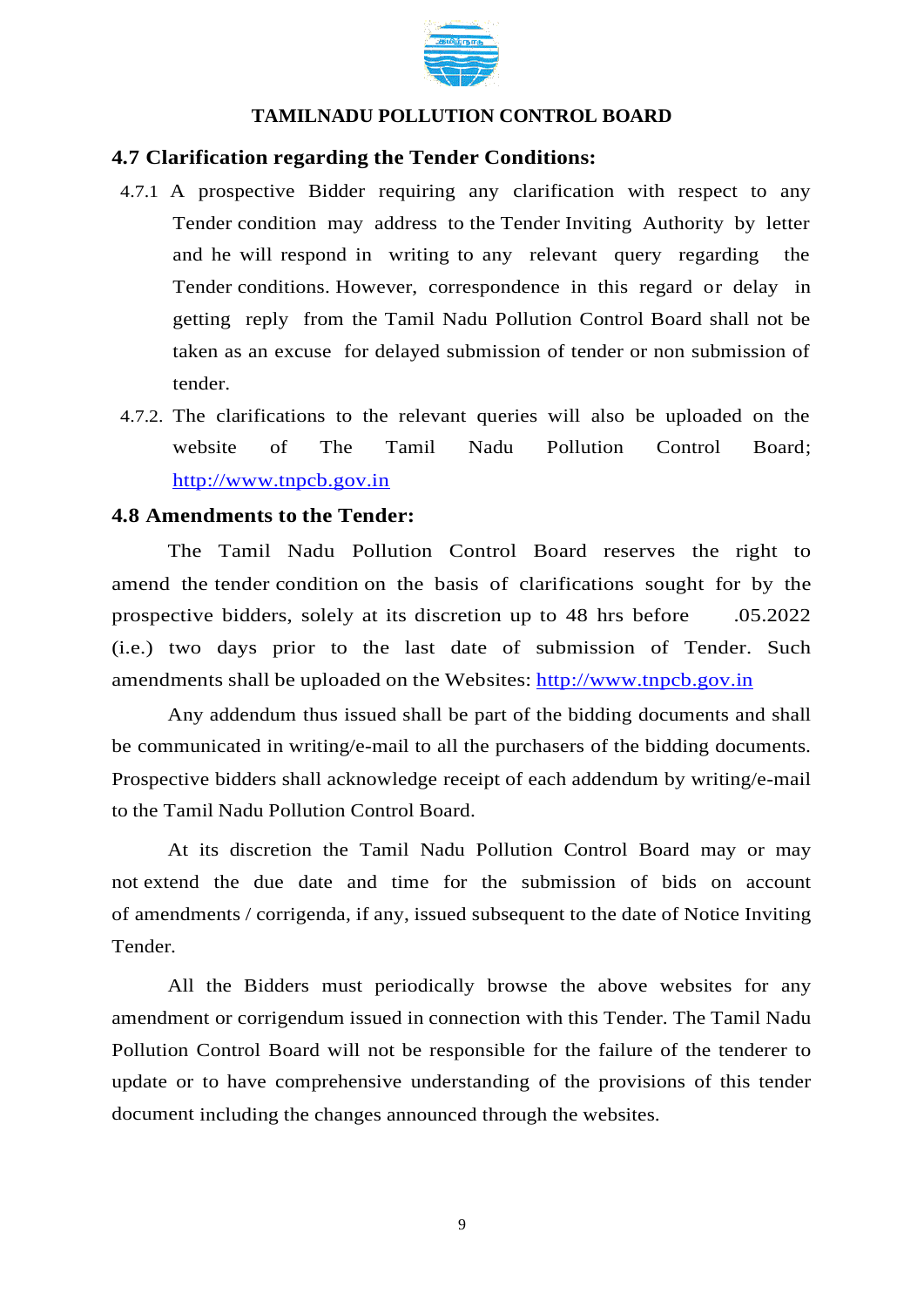

### **4.9 Language of the Bid:**

The bid prepared by the bidder as well as all correspondence and documents relating to the bid shall be written in English language only.

## **4.10 Non Transferability:**

The Tender Document sold to a tenderer is not transferable. It shall not be used by others and if used by others it will be rejected.

## **4.11 Downloading of Tender Document:**

The tender document can be downloaded at free of cost from the website http:/[/www.tnpcb.gov.in on](http://www.tnpcb.gov.in/) A4 size paper and should be submitted in the form of a booklet. Submission of tender document in any other form will be rejected.

The Tenderer shall download corrigendum, if any, published subsequently and submit along with the tender. Otherwise the tender will be rejected. It is the responsibility of the Tenderer to check and have knowledge of any corrigendum / amendment issued and uploaded on the above websites.

The Tenderer shall download tender documents in original without any change / addition / deletion and correction. If any change / addition / deletion are detected at any stage after the award of the tender, the EMD as well as Performance Guarantee remitted by the Tenderer will be forfeited without any intimation and the Tenderer will also be black listed from participating in the subsequent tenders. Besides such Tenderers are liable to be prosecuted.

## **4.12 Cost of Tendering:**

The tenderer shall bear all costs involved in the preparation and submission of tender and the Tamil Nadu Pollution Control Board shall in no case be responsible or liable for the costs of tendering incurred by the tenderer, irrespective of the outcome of the tenders.

## **4.13 Bid Validity**

Bid shall remain valid for a period not less than (90 days) ninety days after the deadline date for bid submission specified. A bid valid for a shorter period shall be rejected by the Tamil Nadu Pollution Control Board as non-responsive.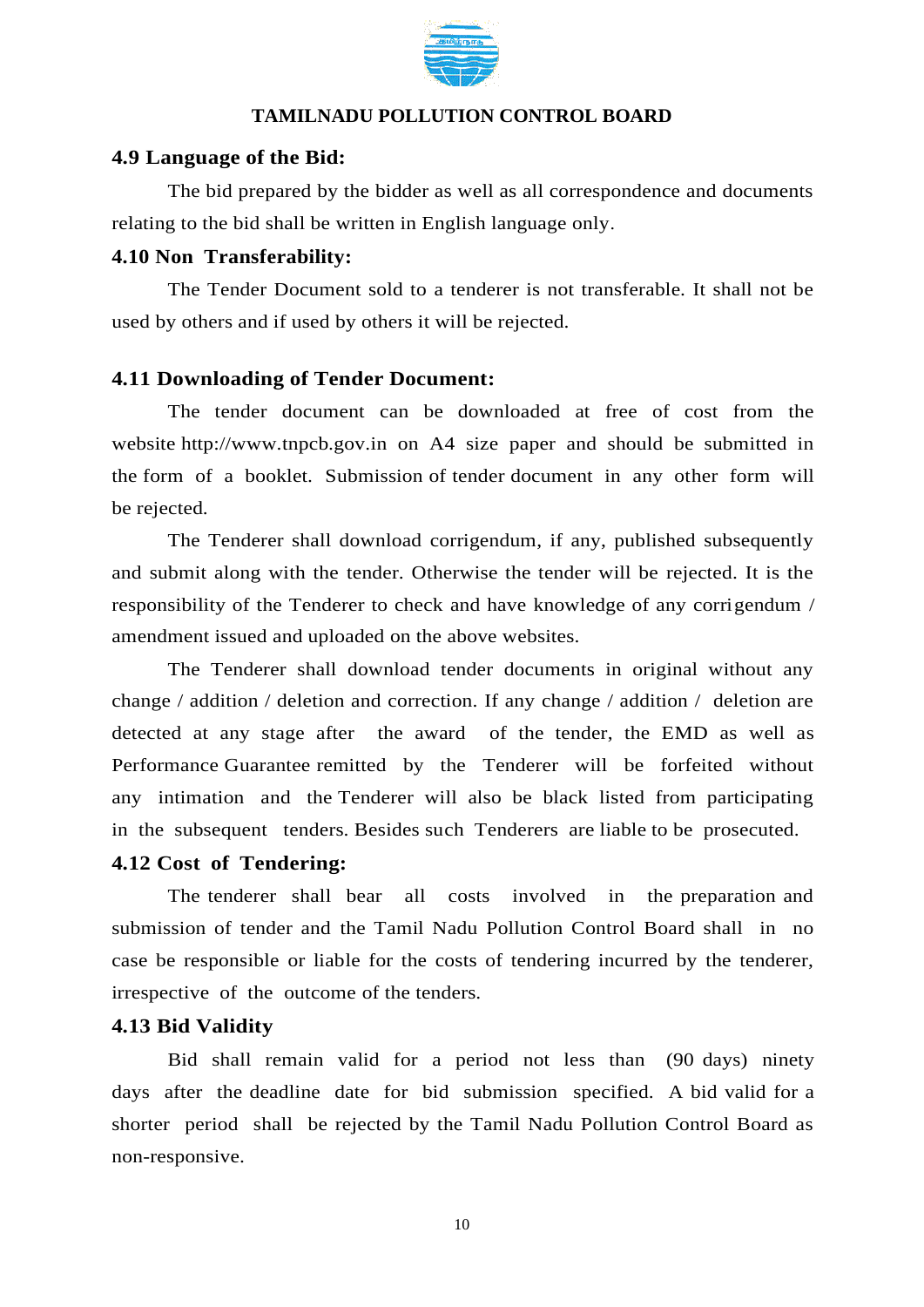

In exceptional circumstances, the Tamil Nadu Pollution Control Board may request to extend the period of validity for a specified additional period. The request and the bidder's responses shall be made in writing or by email. A bidder may refuse the request without forfeiting his bid security (EMD). A bidder agreeing to the request will not be required or permitted to modify his bid, but will be required to extend the validity of his bid security for a period of extension.

#### **4.14 Earnest Money Deposit (EMD):**

- 4.14.1 An Earnest Money Deposit of 1% of the total cost including GST of the study shall be paid along with the Technical Bid by way of Demand Draft obtained from a Nationalized / Scheduled Bank drawn in favour of "Tamil Nadu Pollution Control Board" payable at Chennai. **The Bank Guarantee towards EMD will not be accepted.**
- 4.14.2 The Earnest Money Deposit amount of the unsuccessful Tenderers will be returned after the award of the study pursuant to the selection of the successful tenderer and on written request from the unsuccessful tenderer. The Earnest Money Deposit amount held by The Tamil Nadu Pollution Control Board will not fetch any interest till it is refunded to the unsuccessful tenderers. The Earnest Money Deposit amount of the successful tenderer will not be adjusted against the Performance Guarantee (PG) payable for successful execution of the study and will be returned only after successful completion of the study.
- 4.14.3 Any tender not accompanied by Demand Draft towards Earnest Money Deposit as in Sub clause 4.14.1 above shall be rejected summarily by the Tamil Nadu Pollution Control Board.

The Earnest Money Deposit amount shall be forfeited

- a) if the tenderer withdraws the tender after opening of Technical Bid during the validity period specified in the tender document
- b) in the case of a successful bidder, if the bidder fails to sign the agreement or to remit the Performance Guarantee within the specified time limit.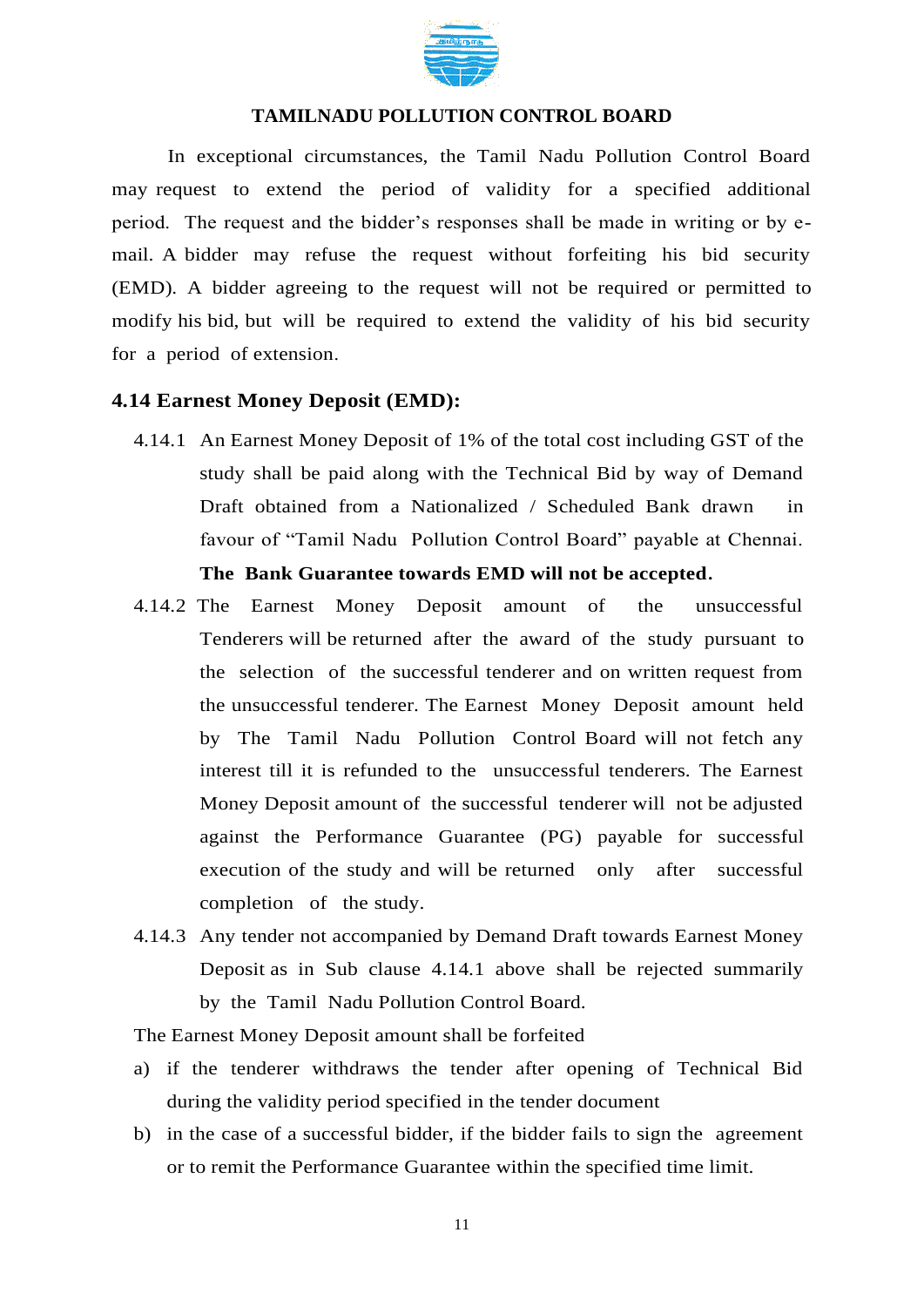

c) If the bidder does not accept the correction of the bid price pursuant to clause 21(1).

Further the Tamil Nadu Pollution Control Board will blacklist the contractor without prejudice to any action that may be taken against the contractor.

#### **4.15 Submission of Tender:**

#### **4.15.1 Submission of Tender in Two Cover System:**

Tender shall be submitted in two parts in original i.e Part-A and Part-B. **The Part-A cover** shall contain the Technical Bid as per clause 4.15.2 and superscribed on the envelope as "Technical Bid- Part-A"- "Tender for carrying out State wide survey & compile the directory of manufacturers and distributors of eco-alternative materials for Single Use Plastics (one time use and throwaway plastics) for the entire state of Tamilnadu and furnishing to Tamil Nadu Pollution Control Board".

**The Part-B cover** shall contain the Price-Bid- superscribed on the envelope as "Price Bid Part-B"- "Tender for carrying out State wide survey & compile the directory of manufacturers and distributors of eco-alternative materials for Single Use Plastics (one time use and throwaway plastics) for the entire state of Tamilnadu and furnishing to Tamil Nadu Pollution Control Board".

**On the Part B Cover**, the Name and Address of the tenderer shall be written and sealed. Both the Covers i.e., Part-A and Part-B shall be put in an envelope superscribed thereon "Tender for carrying out State wide survey & compile the directory of manufacturers and distributors of eco-alternative materials for Single Use Plastics (one time use and throwaway plastics) for the entire state of Tamilnadu and furnishing to Tamil Nadu Pollution Control Board" and the Name and Address of the tenderer shall be written on that envelope and it shall be sealed. The sealed envelope addressed to the Tender Inviting Authority i.e. the Member Secretary, Tamil Nadu Pollution Control Board, shall be handed over to the Member Secretary, Tamil Nadu Pollution Control Board within the scheduled time and date of submission of the Tender. It may also be sent by post so as to reach the Member Secretary, Tamil Nadu Pollution Control Board within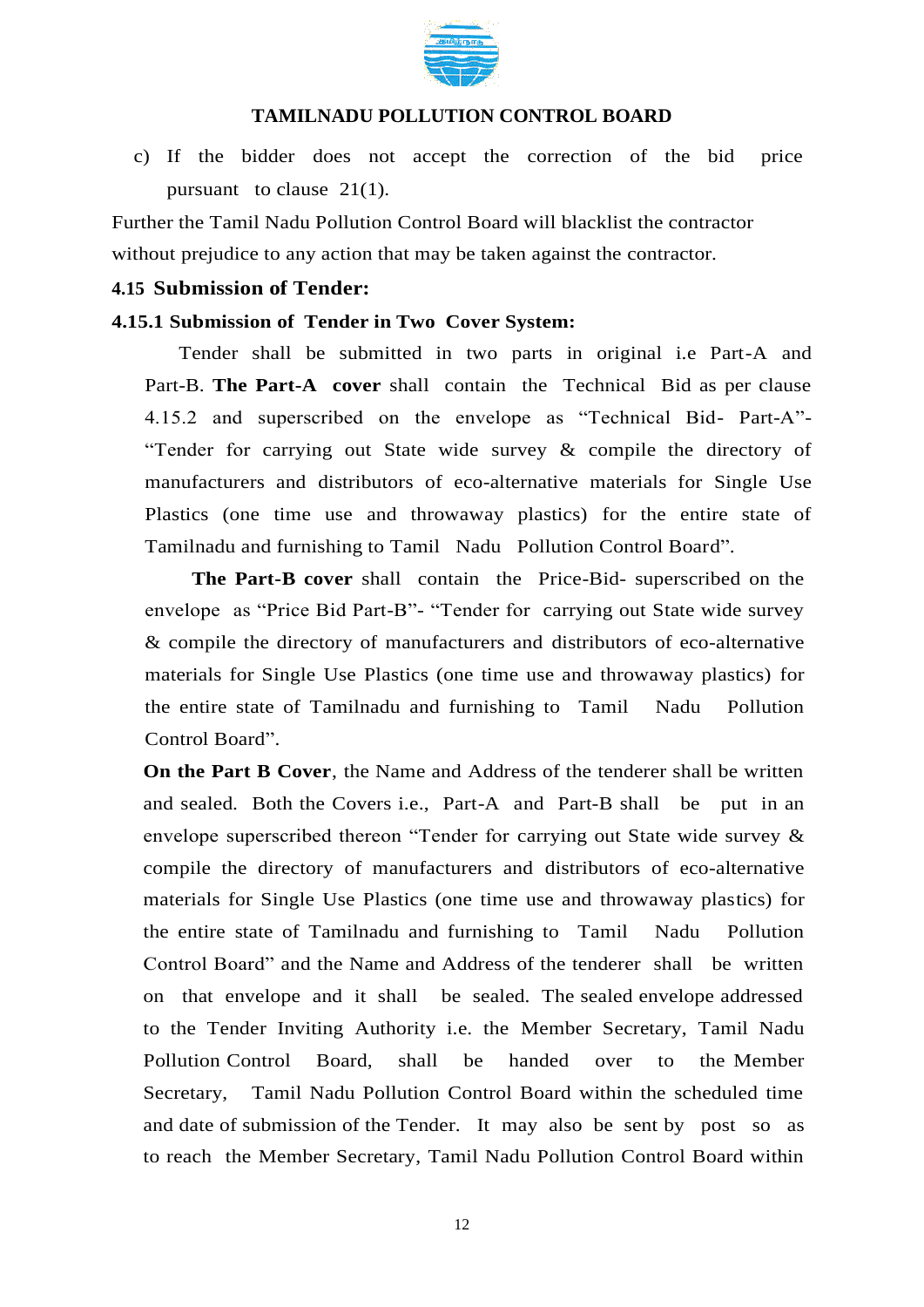

the stipulated time and date of the Tender. But the Tamil Nadu Pollution Control Board shall not be responsible for any postal delay or delay due to any other means of communication. Belated submission of Tenders by the Tenderers or belated receipt of Tenders by the Tamil Nadu Pollution Control Board shall result in summary rejection of such Tenders. If the last date scheduled for submission of the tender happens to be a Government holiday for any reason, the sealed tenders may be submitted on the next working day before the appointed time.

## **4.15.2 Documents to be furnished in the Part – A Cover in sequence indicated below:**

- (a) Covering Letter.
- (b) Letter of Tenderer shall be duly signed by the authorized signatory in full with seal.
- (c) Crossed Demand Draft towards EMD
- (d) Technical Bid.
- (e) Statements 1 to 3 in VIII.
- (f) Letter of Authorization / Power of Attorney for signing the Tender Document shall be on a Non-Judicial Stamp Paper of value of not less than Rs.100/-. In the case of Public Sector Undertaking / Public / Private Limited Companies, Authorization from the appropriate authority to sign the tender document must be enclosed along with Technical Bid. Tenders received without such authorization shall be rejected.
- (g) Registration of the firm and GST Registration certificate obtained from statutory authorities and PAN Card (Photo Copies to be enclosed).

## **4.15.3 Details to be furnished in the Part- B (Price Bid) cover:**

- a) Covering letter.
- b) Bid Price for the work with each page signed, dated and stamped with the seal of the firm.
- c) The offer shall be unconditional.
- d) The price quoted shall be all inclusive and no additional claim on any ground shall be entertained.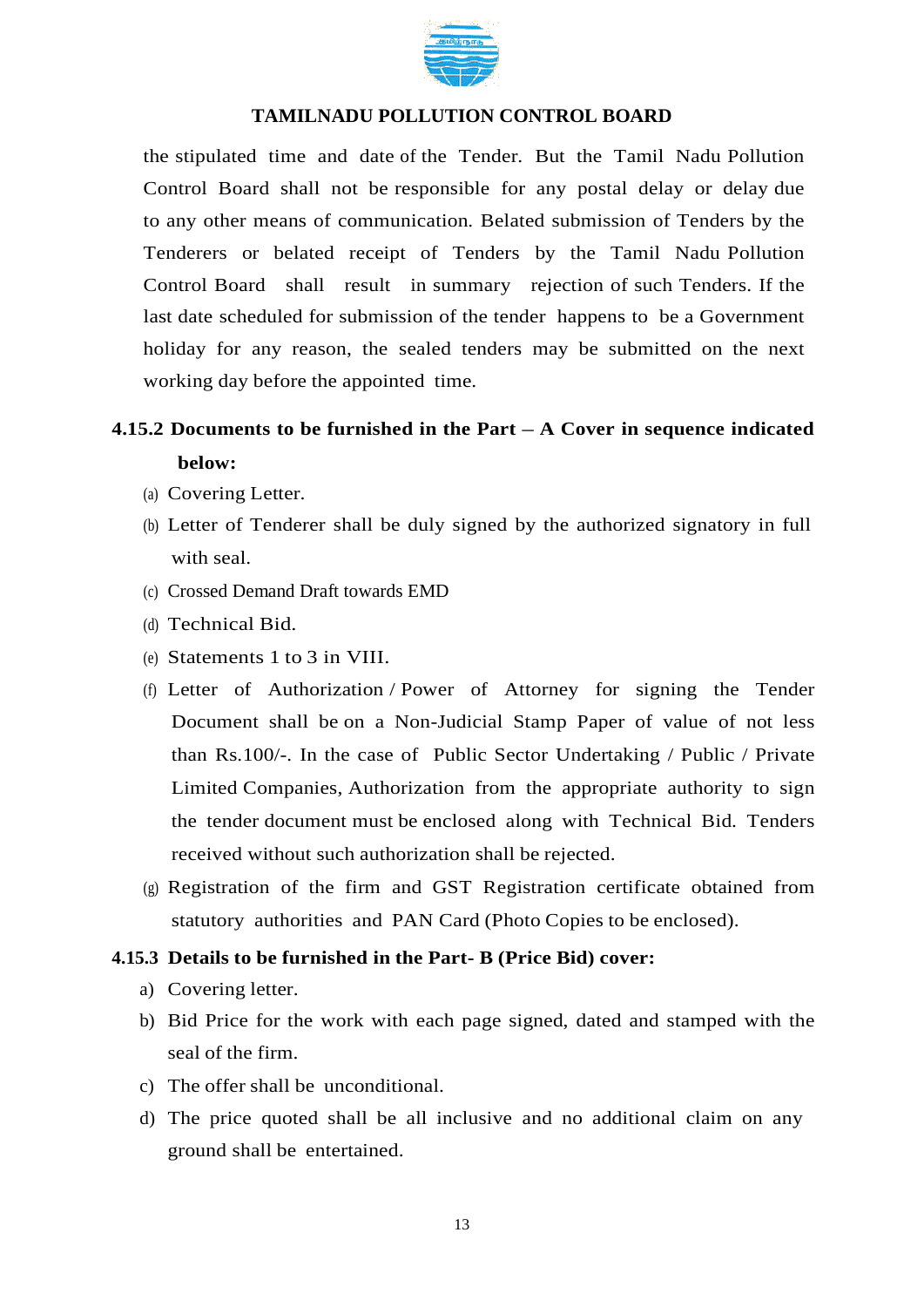

e) Apart from the Schedule of Prices duly filled in, the Bidders shall not enclose any other documents or statements that influence the price except Discount / Rebate letter. In such an event, the Tamil Nadu Pollution Control Board shall summarily disqualify the Bidder and reject the bid.

#### **4.15.4 Signing of Tender:**

The tender shall be typed or written legibly in indelible ink and shall be signed by the Tenderer or a person duly authorized to bind the Tenderer to the contract. All pages of the tender document shall be signed by the Tenderer or person(s) authorized to sign the Tender with the seal.

Any alterations, corrections or overwriting in the Tender document shall be treated valid only if they are authenticated by full signature of the person authorized to sign the tender.

#### **4.16 Period of Project / study:**

The contract period for Tender for carrying out State wide survey  $\&$ compile the directory of manufacturers and distributors of eco-alternative materials for Single Use Plastics (one time use and throwaway plastics) such as Plastic sheet / cling film used for food wrapping, Plastic sheet used for spreading on dining table, Plastic Thermocol plates, Plastic coated paper plates, Plastic coated paper cups, Plastic tea cups, Plastic tumbler, Thermocol cups, Plastic carry bags of all size & thickness, Plastic coated carry bags, Non-woven Polypropylene carry Bags for the entire state of Tamilnadu and furnishing to Tamil Nadu Pollution Control Board" will be **three months** from the date of Work Order. However, the Tamil Nadu Pollution Control Board, may extend the period of project/study for further period on the same terms and conditions including the price.

### **4.17 Modification and Withdrawal of Tenders:**

Tenderers may modify or withdraw their tenders by giving notice in writing before the due date for submission.

The modification or withdrawal notice shall be prepared, sealed, marked and delivered in accordance with clause 4.15.1, with the outer and inner envelopes additionally marked "MODIFICATION" or

14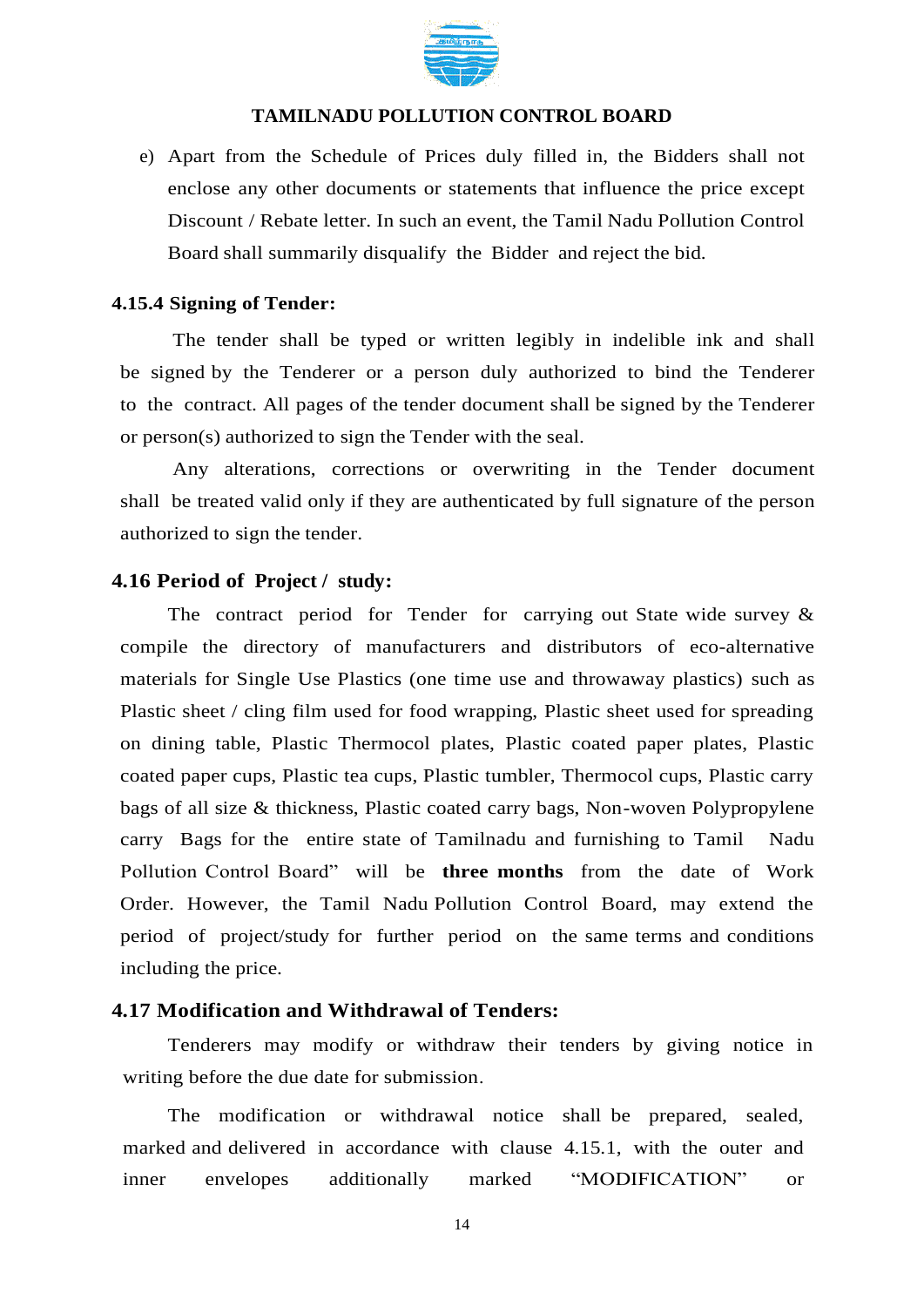

"WITHDRAWAL" as appropriate. No tenderer shall be allowed to withdraw/modify the tenders after the last date of submission of the tender.

Withdrawal or modification of tender between the deadline for submission of tenders and the expiration of the original period of validity specified or as extended period may result in forfeiture of the EMD.

#### **4.18 Opening of Tenders:**

Tenders will be opened at the scheduled date and time in the office of the Tamil Nadu Pollution Control Board in the presence of the Tenderers or their representatives who are authorised to represent the Tenderers.

The representatives of Tenderers who attend the Tender opening shall produce the proof of their identity and the authorization letter from the tenderers. (only one representative is permitted to attend Tender opening)

The Tenders received after the due date and time will not be considered. Tenders in unsealed cover or Tenders which are not signed in each page or in incomplete shape or through facsimile (Fax) or by electronic mail or through any other manner which is not in accordance with the instructions specified in the Tender Document will not be accepted.

Envelopes marked withdrawal shall be opened and read out first and their Tender shall not be opened. Subsequently all envelopes marked 'Modification' shall be opened and the submission therein shall be read out.

If the day fixed for opening of the tender happens to be a Government holiday for any reason, the sealed tenders shall be opened on the next working day at the appointed time.

Part- A cover containing Technical Bid shall be opened first. The supporting documents shall be cross-checked wherever required.

Provided that where more than one Tender is submitted by the same tenderer, the lowest eligible financial tender shall be considered for evaluation.

### **4.19 Criteria for Evaluation of Technical Bid:**

Any Tender not containing the required documents and not fulfilling the qualification criteria indicated in the Tender document shall be summarily rejected.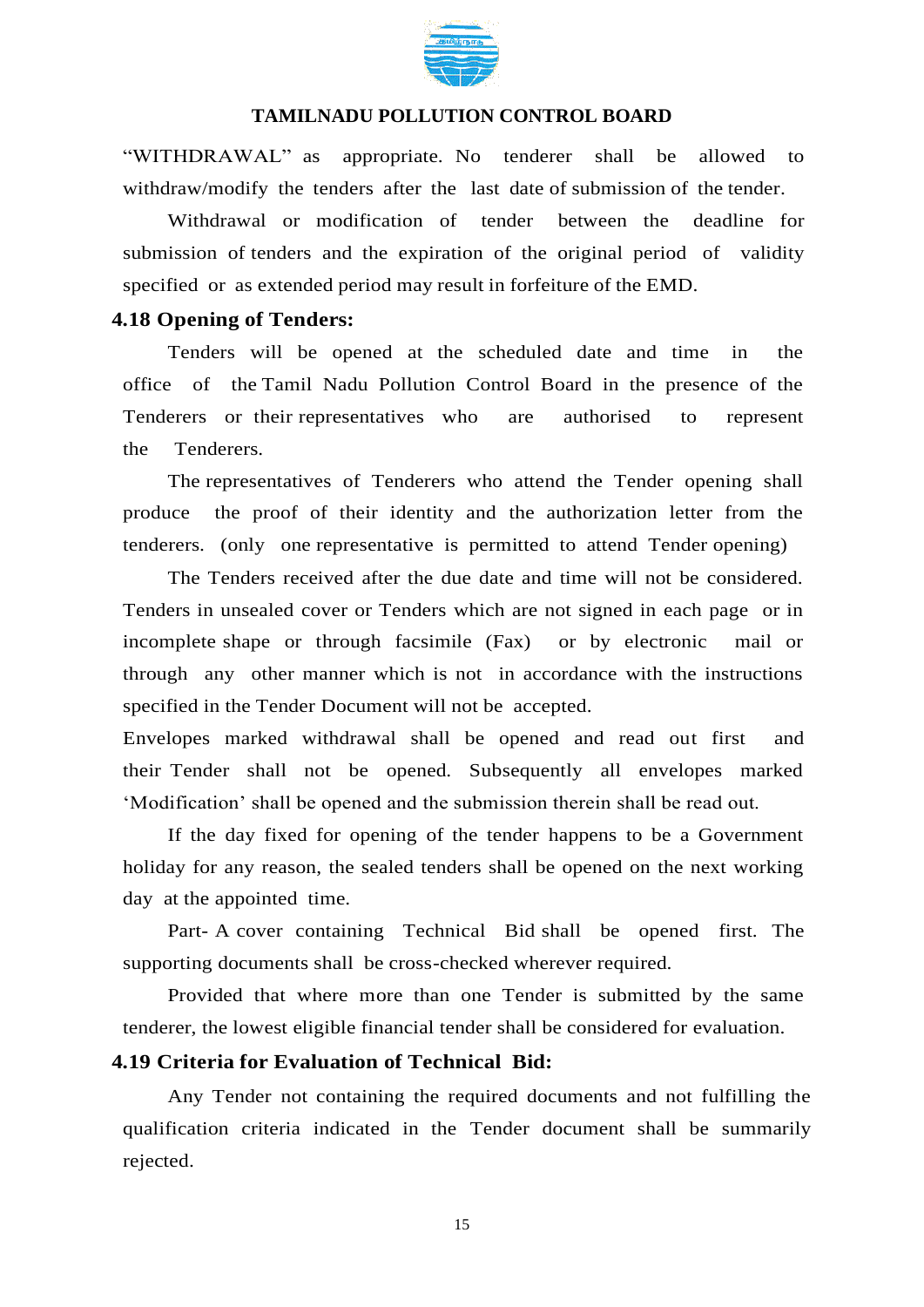

Prior to the detailed evaluation of bids, the Tamil Nadu Pollution Control Board, will determine whether each Bid

- a) meets the eligibility criteria
- b) has been properly signed and
- c) is substantially responsive to the requirements of the Bidding documents.

A substantially responsive bid is one which confirms to all the terms, conditions, and specifications of the tender documents, without material deviation. A material deviation or reservation is one which affects in any substantial way the scope, quality, or performance of the supply.

#### **4.20 Opening of Price Bid (Part - B Cover):**

Only the Price Bids of the Tenderers who are qualified in the Technical Bid shall be opened.

The date, time and venue of opening of Part - B Cover i.e. Price Bid will be intimated separately to the qualified eligible Tenderers.

The Price Bid will be opened on the intimated date and time in the presence of the Tenderers or their authorized representatives.

#### **4.21 Evaluation of the Price Bid:**

The Price Bid of the technically responsive tenders shall be evaluated and compared in accordance with the criteria specified. In the evaluation of the Price Bid, the following procedures shall be adopted as per Tamilnadu Transparency in Tenders Act & Rules.

In determining the lowest evaluated price, the following factors shall be considered.

- i. the quoted price shall be corrected for arithmetical errors;
- ii. in cases of discrepancy between the prices quoted in words and in figures, lower of the two shall be considered;
- iii. where there is a discrepancy between the unit and the line item total resulting from multiplying the unit rate by the quantity, the unit rate as quoted will govern. The amount stated in the Bid will be adjusted by the Tamil Nadu Pollution Control Board, in accordance with the above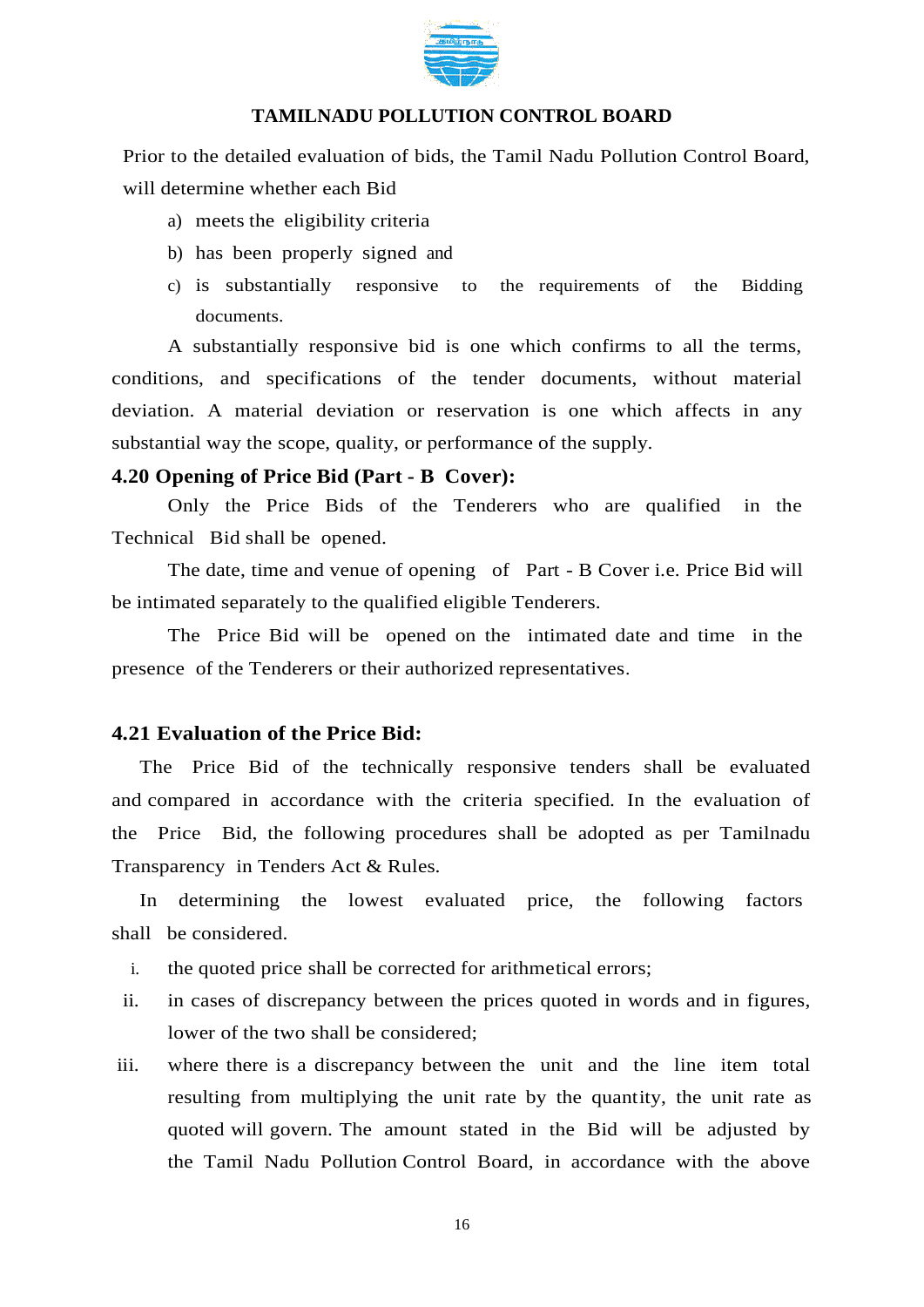

procedure for the correction of errors with the concurrence of the Bidder and shall be considered as binding upon the bidder. If the bidder does not accept the correctee amount the bid will be rejected, and the EMD may be forfeited.

iv. The Tamil Nadu Pollution Control Board is empowered to negotiate with the L1 Tenderer. In case where two or more tenderers quoted the same price, the Tenderers may be asked to provide their best and final offer of the financial bid in a sealed cover and the tenderer offering the most advantageous financial bid shall be adjudged the lowest tenderer.

## **4.22 Approval of the Contract by the Syndicate of the Tamil Nadu Pollution Control Board:**

The Contract shall be awarded only with the approval of the Syndicate to the successful L1 Tenderer with whom negotiations were made. The Syndicate, Tamil Nadu Pollution Control Board, is also the Appellate Authority.

#### **4.23 Right to Accept / Reject any or all Bids:**

The Tender Accepting Authority reserves the right to accept or reject any or all of the tenders including the lowest in full or in part without assigning any reasons thereof and without thereby incurring any liability to the Bidder or Bidders who may be affected financially or otherwise to this effect.

#### **4.24 Letter of Acceptance:**

The MEMBER SECRETARY, Tamil Nadu Pollution Control Board, shall issue the Letter of Acceptance to the successful Tenderer(s).

#### **4.25 Payment of Performance Guarantee (PG):**

The successful tenderers shall be required to furnish Performance Guarantee of 5% of the total cost quoted including GST as a guarantee for the performance of the Contract through Demand Draft or in the form of Irrevocable Bank Guarantee obtained from a Nationalised Bank valid for beyond the contract period of 3 months within 10 days from the date of issue of Letter of Acceptance. The Demand Draft shall be obtained from any one of the Nationalized Banks / Scheduled banks drawn in favour of "Tamil Nadu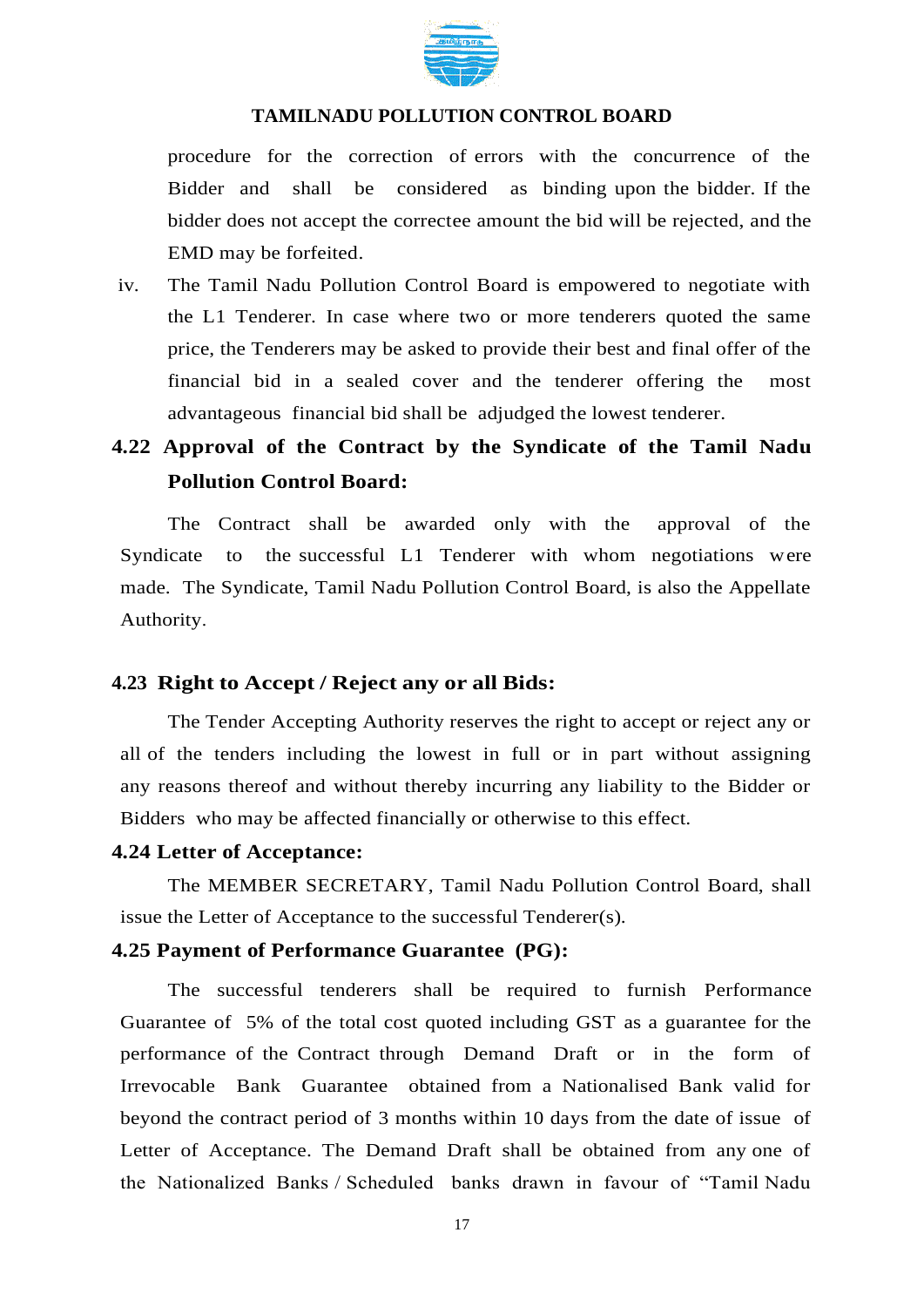

Pollution Control Board", payable at Chennai. Failure of the successful bidder to furnish the security deposit shall constitute sufficient grounds for cancellation of the award and forfeiture of the EMD. No exemption will be allowed towards payment of Performance Guarantee under any circumstances.

The Performance Guarantee shall be released to the Contractor after the performance of the Contract in full without deficiency or default and to the entire satisfaction of the Tamil Nadu Pollution Control Board. The Performance Guarantee so held by the Tamil Nadu Pollution Control Board, shall not earn any interest till it is released to the Contractor. The release of the Performance Guarantee is subject to the forfeiture clauses in the Tender Document.

The Performance Guarantee shall be forfeited if the Contractor fails to execute the agreement within the stipulated time or fails to perform the contract or part of the contract. The Performance Guarantee shall also be liable for forfeiture for violation of any of the tender conditions or for the failure to furnish the report in hard and soft copy in full properly and promptly.

#### **4.26 Execution of Agreement:**

The successful Tenderer shall execute the Agreement for the fulfillment of the Contract on a Non-Judicial Stamp Paper to the value of Rs.100/- within 15 days from the date of issue of the Letter of Acceptance (LOA) of the Contract. The Agreement shall be part and parcel of the Contract and binding on the Tamil Nadu Pollution Control Board and the Contractor. In case of any difference or contradiction in the recitals in the Tender Document and the Agreement, the recitals in the Agreement shall prevail over those in the Tender Document.

The Contractor shall not assign or make over the Contract, the benefit or burden thereof to any other person or persons or Body Corporate for the execution of the Contract or any part thereof.

#### **4.27 Interpretation:**

If any question / doubt arise with reference to the interpretation of any provisions of the Tender Document, the decision of the Tamil Nadu Pollution Control Board, shall be final and binding.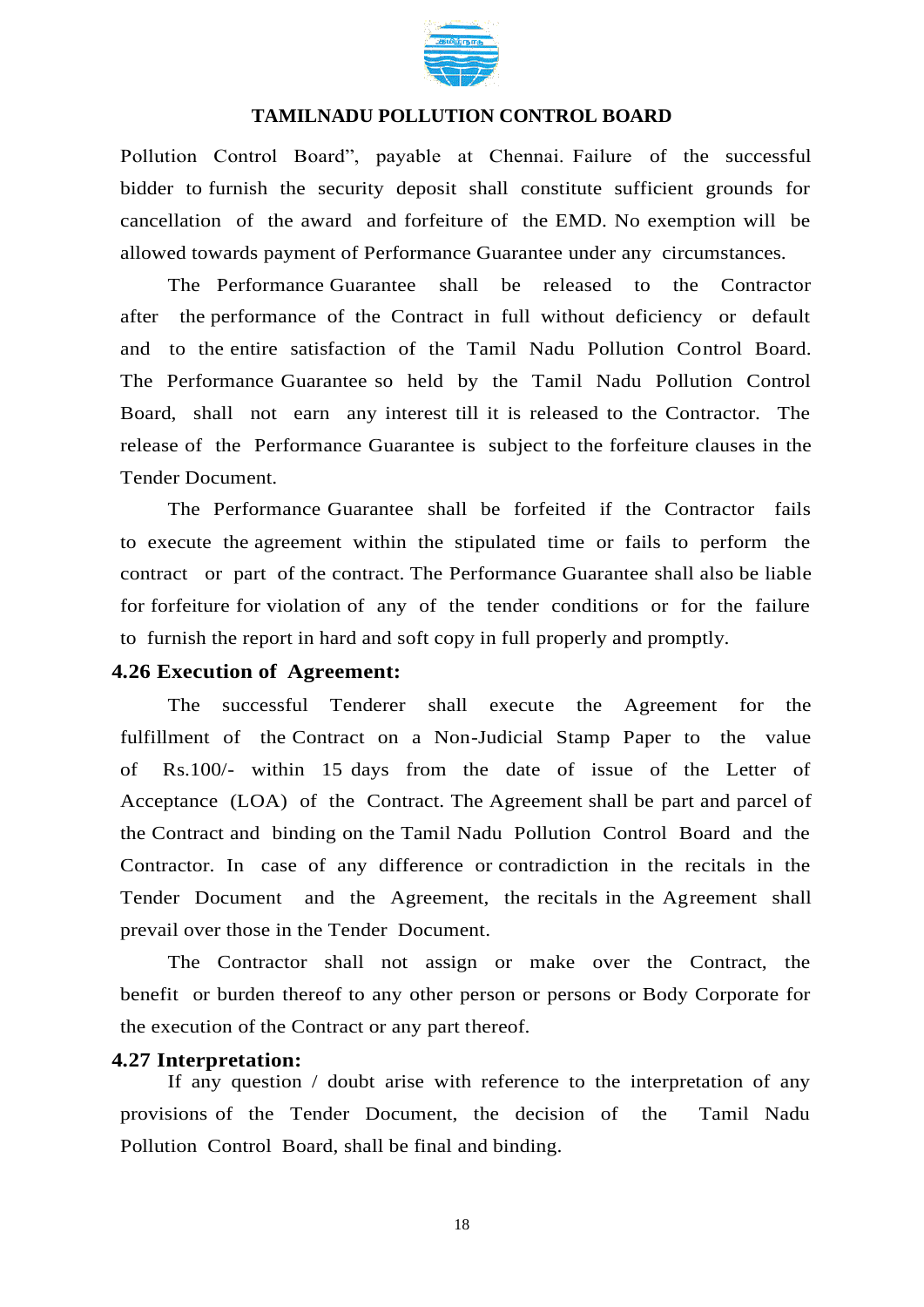

#### **4.28 Corrupt or Fraudulent practices:**

The Tamil Nadu Pollution Control Board, requires that Bidders observe the highest standard of ethics during the evaluation and execution of supply. In pursuance of this policy, the Tamil Nadu Pollution Control Board, defines for the purposes of this provision the terms set forth below as follows:

- i. 'Corrupt practice' means offering, giving, receiving or soliciting of anything of value to influence the action of a public official in the evaluation process or in contraction execution.
- ii. 'Fraudulent practices' means a misrepresentation of facts in order to influence the evaluation process or execution of a contract / supply to the detriment of the Tamil Nadu Pollution Control Board, and includes collusive practice among bidders (prior to or after bid submission) designed to establish bid prices at artificial, non competitive levels and to deprive the Tamil Nadu Pollution Control Board, of the benefits of free and open competition.

Will reject a proposal for award if it determines that the Bidder recommended for award has engaged in corrupt or fraudulent practices in competing for the contract in question.

Will declare a firm ineligible either indefinitely or for a stated period of time to be awarded a contract if it any time determines that the firm has engaged in corrupt and fraudulent practices in competing for or in executing the contract.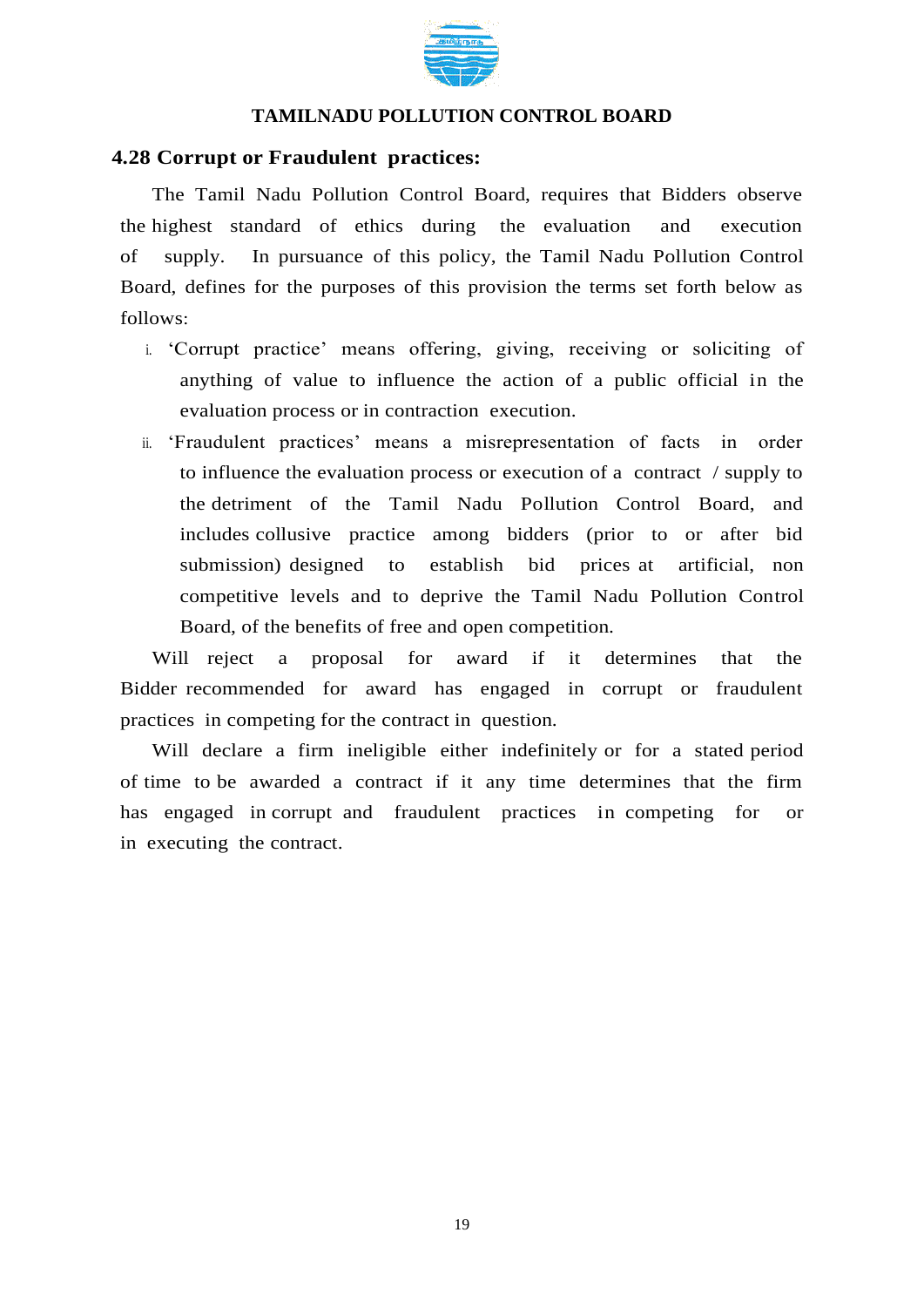

#### **V. SPECIAL TERMS & CONDITIONS OF THE TENDER**

The Special Terms and Conditions of the Tender shall supplement the "GENERAL INSTRUCTIONS TO THE BIDDERS".

The Tender for carrying out State wide survey & compile the directory of manufacturers and distributors of eco-alternative materials for Single Use Plastics (one time use and throwaway plastics) such as Plastic sheet / cling film used for food wrapping, Plastic sheet used for spreading on dining table, Plastic Thermocol plates, Plastic coated paper plates, Plastic coated paper cups, Plastic tea cups, Plastic tumbler, Thermocol cups, Plastic carry bags of all size & thickness, Plastic coated carry bags, Non-woven Polypropylene carry Bags for the entire state of Tamilnadu and furnishing to Tamil Nadu Pollution Control Board" stipulated in the work order shall be deemed to be the essence of the Contract.

The state wide survey shall list out all eco-alternative materials for Single Use Plastics along with the details of manufacturers and its distributors. 100 hard copies of the directory shall be furnished with good quality photographs along with the description of the eco-alternative materials, its manufacturing details, capacity and the details of manufacturers and distributors and with 2 numbers of soft copy of the same.

#### **5.1 Release of Work Order:**

Work Order shall be issued to the successful bidder only after furnishing Performance Guarantee and execution of agreement with Tamil Nadu Pollution Control Board as per clause 25 and 26 of Instruction to Bidders.

#### **5.2 Obligation of the Tamil Nadu Pollution Control Board:**

The Tamil Nadu Pollution Control Board will designate an officer who will deal with the Agency/Agencies.

#### **5.3 Furnishing of Report:**

The successful bidder / Agency shall carryout survey in each Districts of Tamilnadu, identify the Eco alternative manufacturers and distributors for single use and throw away plastic items such as Plastic sheet / cling film used for food wrapping, Plastic sheet used for spreading on dining table, Plastic Thermocol plates, Plastic coated paper plates, Plastic coated paper cups, Plastic tea cups, Plastic tumbler, Thermocol cups, Plastic carry bags of all size & thickness, Plastic coated carry bags, Non-woven Polypropylene carry Bags and furnish the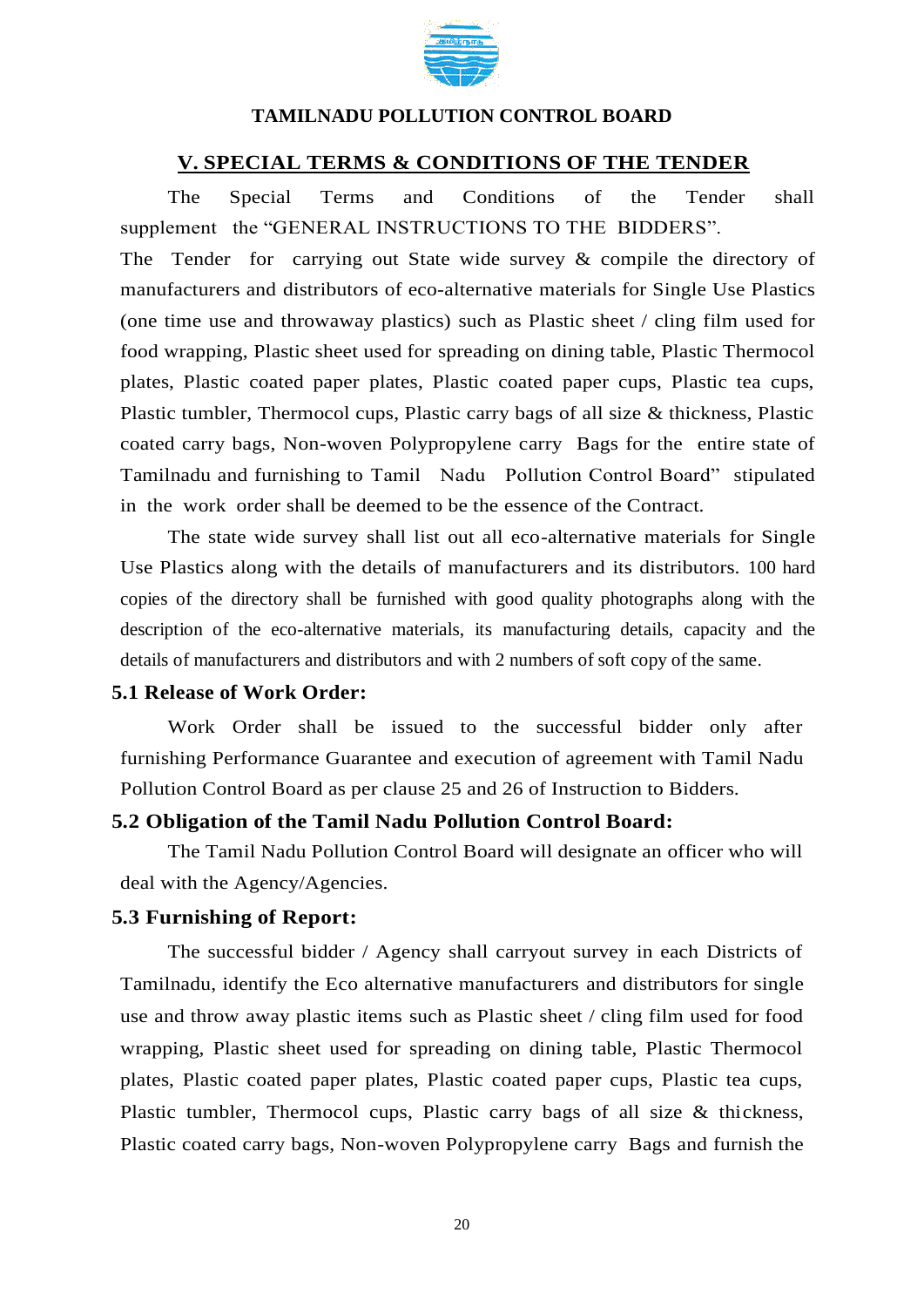

report with the following details in the tabular column in hard copies of 100 numbers along with a soft copy to TNPCB within the time limit prescribed.

1. Sl.No.

- 2. District
- 3. Name of the firm/industry/Agency producing eco alternatives
- 4. Address
- 5. Raw materials used
- 6. Product manufactured
- 7. Quantity produced in nos/day or Kgs/Day
- 8. Name and address of the firm/Agency/Industry supplying eco-alternatives
- 9. Quantity of product to whom supplied with address in Nos or Kgs
- 10.Photograph of the products
- 11.Remarks

## **5.4 Payment Terms:**

No advance payment shall be made.

The successful bidder shall make a presentation of the work done, details of survey, details collected etc and after furnish a draft report within the time period of **90 days.** 

TNPCB will make necessary modifications/corrections in the draft report if needed.

The successful Bidder shall make appropriate changes suggested by TNPCB and shall furnish the directory in full shape of 100 hard copies in glossy sheet with a hard binding and 2 soft copies, within the time period of 90 days. On receipt of the final report, payment will be made to the successful bidder.

GST should be claimed as per existing rules. GST claimed in the bill should be remitted on time and proper returns to be filed by the Agency.

## **5.5 Termination of Contract:**

## **5.5.1 Termination for Default:**

a) The Tamil Nadu Pollution Control Board may, without prejudice to any other remedy for breach of Contract by the Contractor,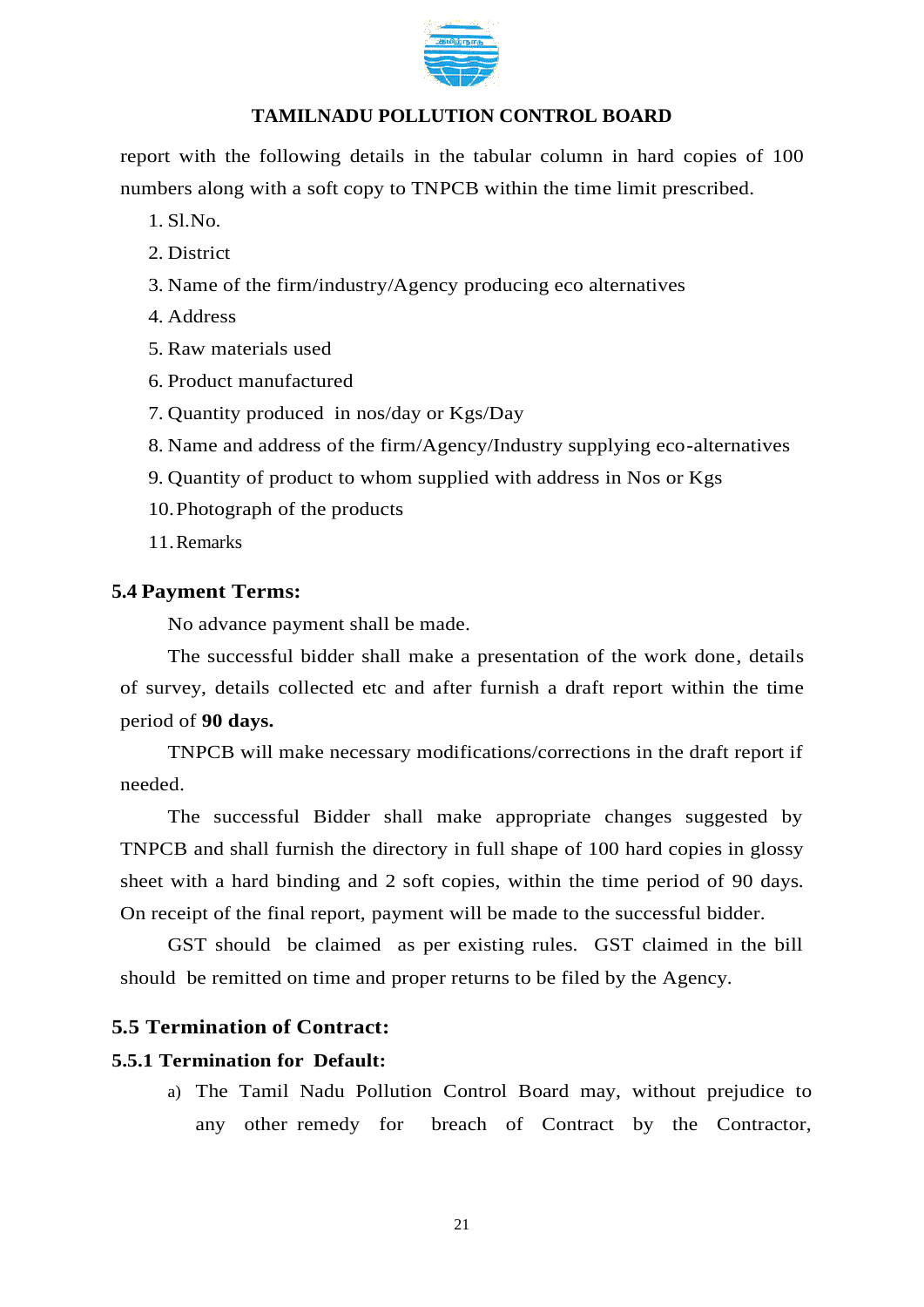

terminate the Contract in whole or part, by a 15 days' written notice of breach of Contract to the Contractor,

- i. if the Contractor fails to provide the final report
- ii. if the Contractor is found to have involved in fraudulent, corrupt and unfair practices in competing for or in executing the Contract.
- b) If the Tamil Nadu Pollution Control Board terminates the Contract, the Tamil Nadu Pollution Control Board may engage required personnel, upon such terms and in such manner as it deems appropriate, and in that case the Contractor whose contract is terminated in whole or in part shall be liable to the Tamil Nadu Pollution Control Board for any additional costs involved in engaging the personnel for completing the report.

#### **5.5.2 Termination for Convenience:**

The Tamil Nadu Pollution Control Board may terminate the Contract in whole or in part at any time during the validity period of the Contract for its convenience by giving 15 days' written notice and without compensation to the Contractor. The notice of termination shall specify that termination is for the Tamil Nadu Pollution Control Board convenience, the extent to which the Contract is terminated, and the date upon which such termination becomes effective. The termination of the contract is without prejudice to the penal consequences and damages for which the Contractor shall be liable for violation of the Contractual obligations.

#### **5.6.Grievances and Redressal:**

As the Syndicate of Tamil Nadu Pollution Control Board is the Appellate authority, the tenderer may appeal to the Syndicate for any of their grievances.

#### **5.7 Jurisdiction:**

The courts in the city of Chennai alone shall have the jurisdiction to try any matter or dispute or reference between the Tamil Nadu Pollution Control Board and the Contractor arising out of the Contract.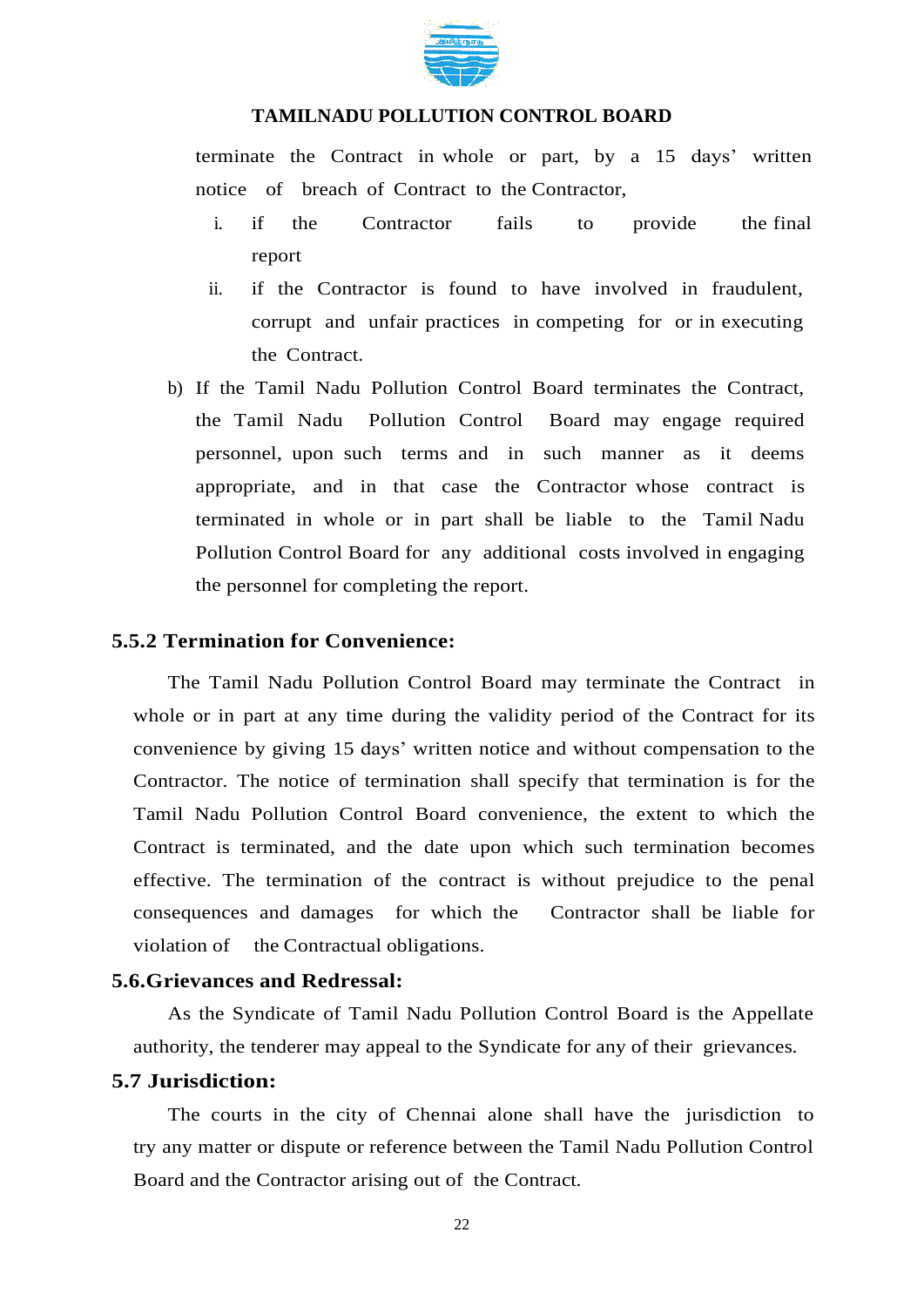

#### **VI. LETTER OF TENDER**

To

The MEMBER SECRETARY,

Tamil Nadu Pollution Control Board, CHENNAI-600 032.

Sir,

I / We do hereby tender / offer to the Tamil Nadu Pollution Control Board for "**Carrying out State wide survey** & compile the directory of manufacturers and distributors of eco-alternative materials for Single Use Plastics (one time use and throwaway plastics) such as Plastic sheet / cling film used for food wrapping, Plastic sheet used for spreading on dining table, Plastic Thermocol plates, Plastic coated paper plates, Plastic coated paper cups, Plastic tea cups, Plastic tumbler, Thermocol cups, Plastic carry bags of all size & thickness, Plastic coated carry bags, Non-woven Polypropylene carry Bags for the entire state of Tamilnadu and furnishing to the **Tamil Nadu Pollution Control Board"** conforming to the terms and conditions stated in the contract.

I / We have understood the requirement of the Tamil Nadu Pollution Control Board, the details of the study to be done and furnishing of the report and have carefully understood the conditions of contract and the specification with all the stipulations of which I /We agree to comply.

I / We hereby undertake to carryout the District wise study as stipulated in the tender, within the time limit specified by the Tamil Nadu Pollution Control Board

I am / We are aware that carrying out the district wise study and furnishing the report is the essence of this contract and accordingly, I / we would adhere to the same.

I / We further agree that I / We would not withdraw this tender either in full or in part. If by chance,  $I /$  we have to withdraw the offer,  $I /$  we agree that the EMD paid will be forfeited by the Tamil Nadu Pollution Control Board, without any notice to me / us.

I / We affirm that in any previous tender to the Tamil Nadu Pollution Control Board I / we have not committed any fraud by furnishing wrong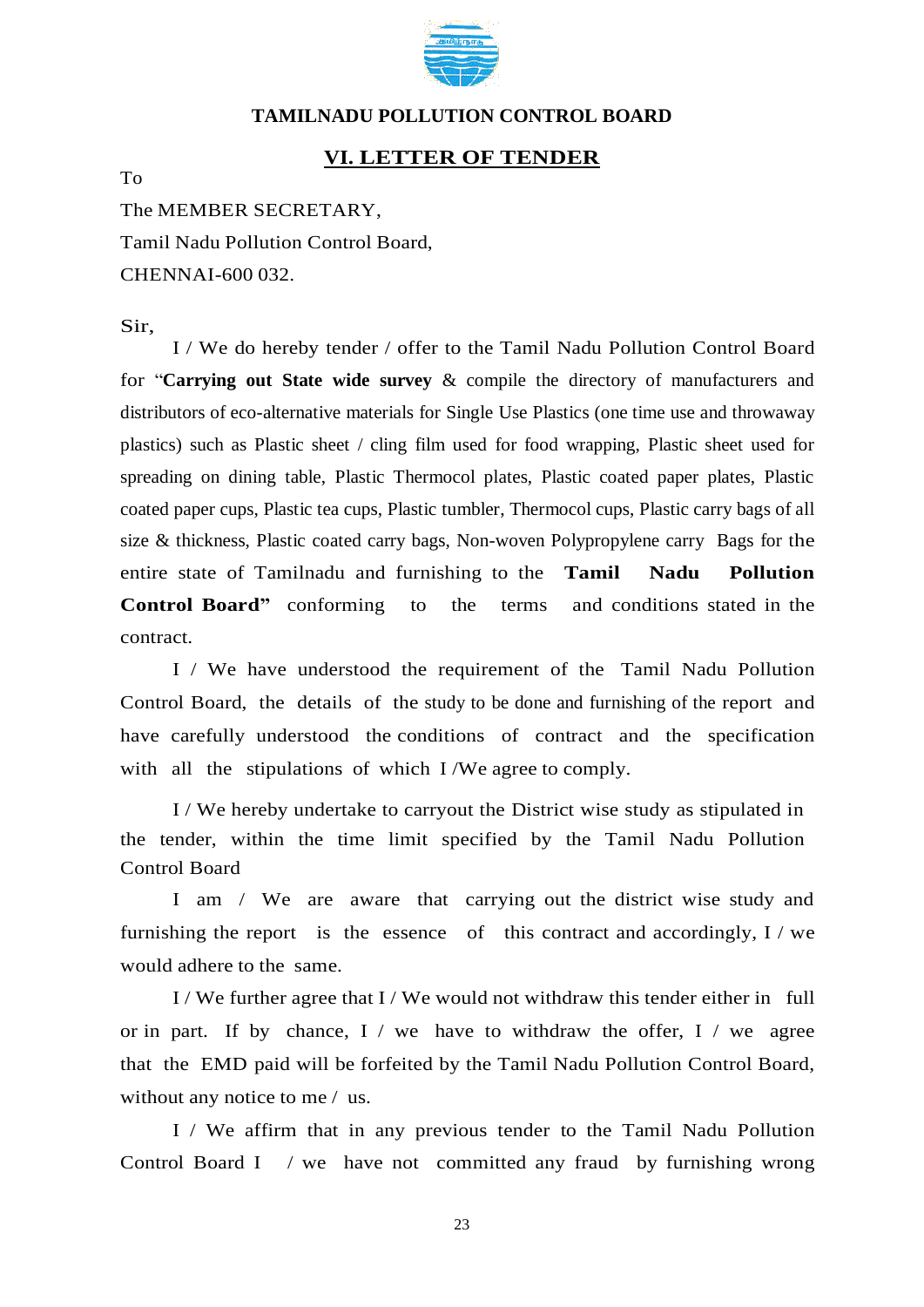

information and the Tamil Nadu Pollution Control Board had not written to us alleging fraud in our transaction with the Tamil Nadu Pollution Control Board.

I / We further confirm that in case, any of the information noted above is found to be incorrect,  $I / We will be liable for any action under the terms$ of the tender / contract including termination of the contract and forfeiture of the Earnest Money / Performance Guarantee deposit.

I / We hereby undertake and agree to pay the Security Deposit as per the tender conditions within ten days from the date of issue of Letter of Acceptance (LOA).

I / We undertake to sign the contract with the Tamil Nadu Pollution Control Board within fifteen days from the date of issue of Letter of Acceptance (LOA).

I / We further agree that the acceptance of the tender conditions would, by itself, constitute a valid and concluded contract binding on me/us, even if separate contract is not signed.

I / We further agree that in the event of my/our failing to execute the Contract within the period of fifteen days as referred to above, the MEMBER SECRETARY, Tamil Nadu Pollution Control Board, shall be entitled to cancel the contract and there upon arrange for any other person or persons to carry out the study and furnish report herein before mentioned and I / We agree to be liable for all damages, losses, charges and expenses arising from or by reason of such failure on our part.

Having fully understood the tender conditions and the above undertaking in this letter, we sign on this …................... Day of ………………….at Chennai.

Yours faithfully,

Authorized Signature : Name & Title of Signatory:

Name of the Bidder : Address : …………………………………………………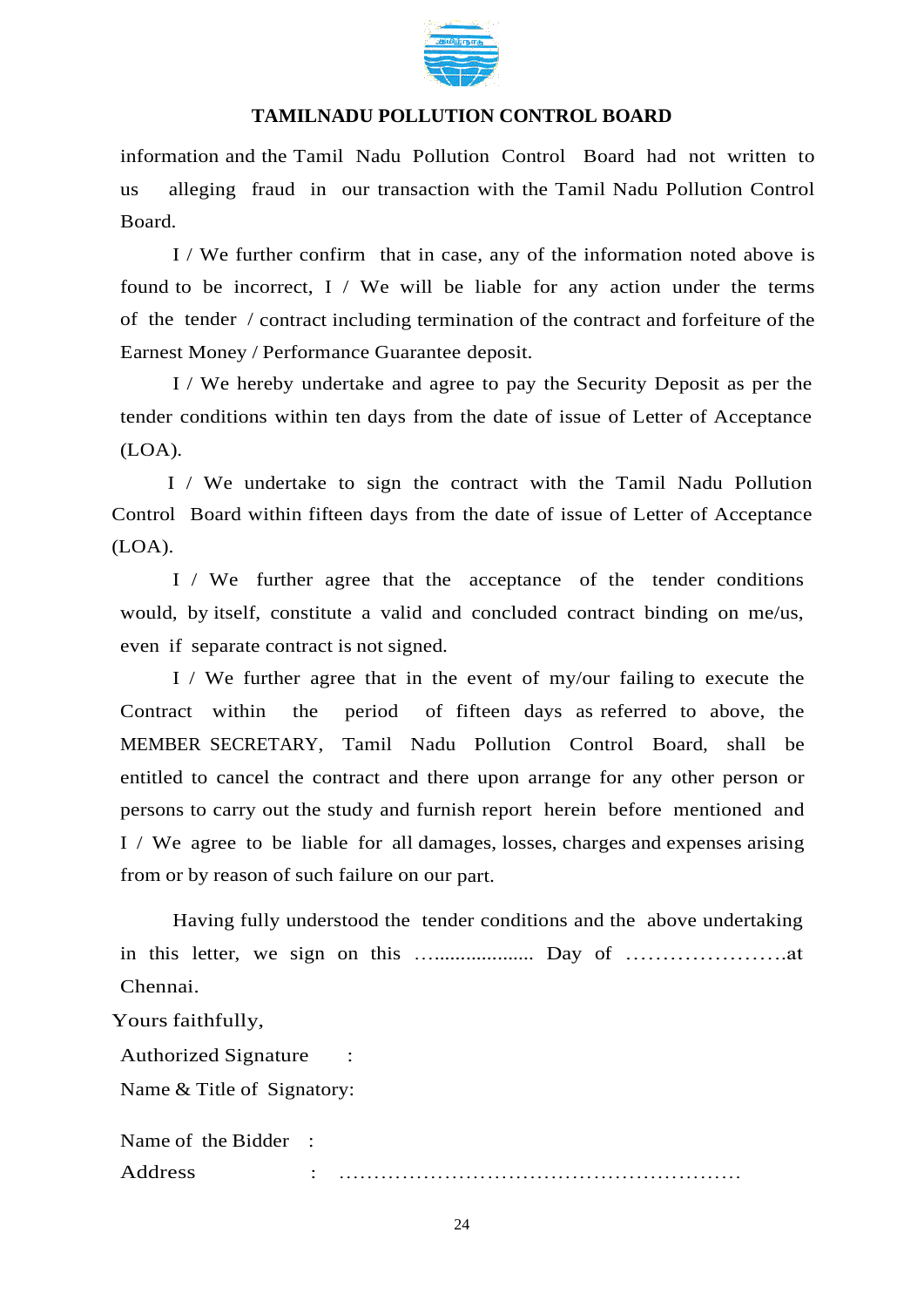

## **VII. TECHNICAL BID**

**Name of the work: To carry out State wide survey & compile the directory of manufacturers and distributors of eco-alternative materials for Single Use Plastics (one time use and throwaway plastics) such as Plastic sheet / cling film used for food wrapping, Plastic sheet used for spreading on dining table, Plastic Thermocol plates, Plastic coated paper plates, Plastic coated paper cups, Plastic tea cups, Plastic tumbler, Thermocol cups, Plastic carry bags of all size & thickness, Plastic coated carry bags, Non-woven Polypropylene carry Bags for the entire state of Tamilnadu and furnishing to Tamil Nadu Pollution Control Board.**

**Profile of the Company and details of the Eligibility Criteria:**

| $\overline{1}$ | Name of the Organization                                                                                                                                       |          |
|----------------|----------------------------------------------------------------------------------------------------------------------------------------------------------------|----------|
| 2              | Nature of the Organization (Govt. / Public<br>/ Partnership / Proprietorship)<br>Private                                                                       |          |
| 3              | (a) Address of the Registered Office of the firm<br>with Phone Number, Cell No, Fax and E-mail                                                                 |          |
|                | (b) Year of Establishment:                                                                                                                                     |          |
|                | (c) GST Reg. No                                                                                                                                                |          |
|                | (d) PAN card details                                                                                                                                           |          |
| $\overline{4}$ | The Bidder should have registered with GST<br>(Copy of the Registration certificates/ License<br>obtained from the competent authority should<br>be enclosed). | Yes / No |
| 5              | Local Office Address in Chennai if tenderer is<br>outside Chennai city<br>(Attach letter of Authorization for the<br>specific representative of the Company)   |          |
| 6              | <b>EMD PAYMENT PARTICULARS</b><br>[The DD should be enclosed in the Technical Bid<br>only]                                                                     |          |
|                | (1) Number of Demand Drafts enclosed                                                                                                                           |          |
|                | (2) Demand draft particulars                                                                                                                                   |          |
| 6              | Details of past experience in the similar kind of work                                                                                                         |          |

| S.No | Name of the Bank and Branch | DD No. and Date | Amount (in Rs.) |
|------|-----------------------------|-----------------|-----------------|
|      |                             |                 |                 |
|      |                             |                 |                 |
|      |                             | Total           |                 |

Signature: Name of the Firm Phone/Cell No.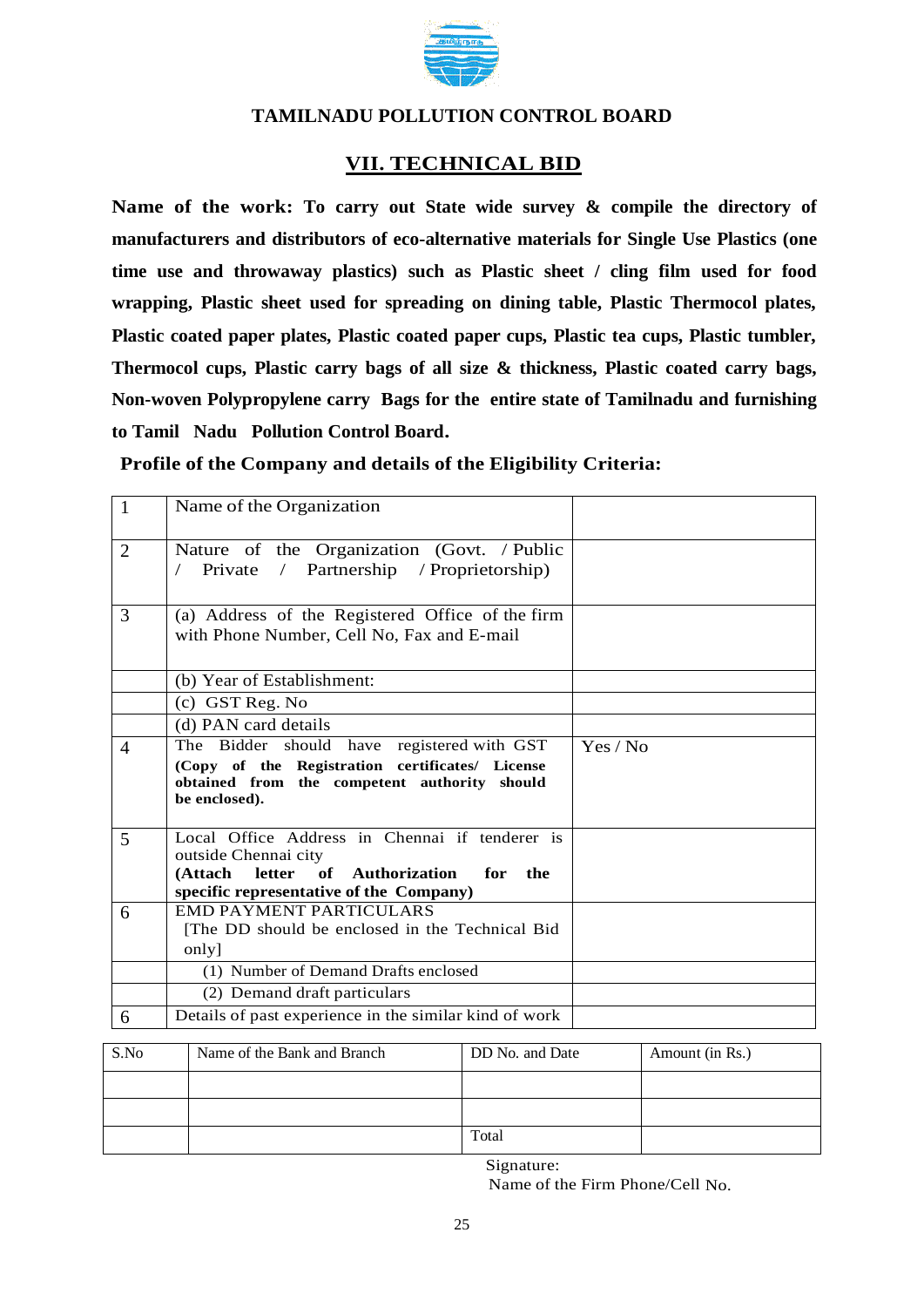

## **VIII. STATEMENTS**

## **1. DECLARATION**

|  |                              |  | that the Firm / Company or its Partners / Shareholders have not been blacklisted by |  |
|--|------------------------------|--|-------------------------------------------------------------------------------------|--|
|  |                              |  | the Tamil Nadu Pollution Control Board or any Undertaking / Corporation of the      |  |
|  | Central / State Governments. |  |                                                                                     |  |

**Signature of the Tenderer with Seal**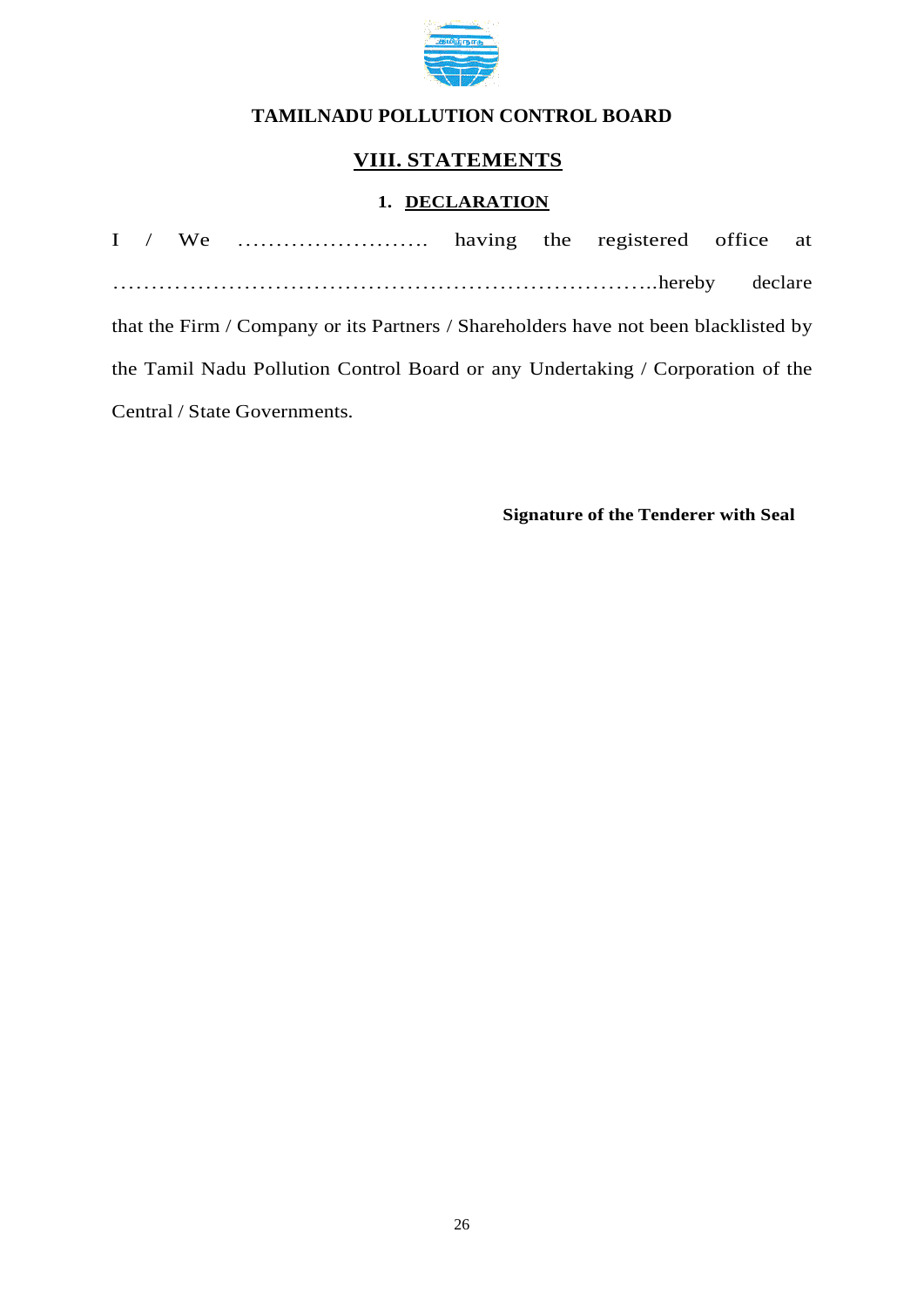

## **2. DECLARATION FORM**

I/We

……………………………………………………………………….…… … having the registered office at ………………………………………………………………………………………… declare that I/we have carefully read all the terms and conditions of Tender floated by the Tamil Nadu Pollution Control Board, Chennai vide Tender Ref. No......................................... for carrying out State wide survey & compile the directory of manufacturers and distributors of eco-alternative materials for Single Use Plastics (one time use and throwaway plastics) such as Plastic sheet / cling film used for food wrapping, Plastic sheet used for spreading on dining table, Plastic Thermocol plates, Plastic coated paper plates, Plastic coated paper cups, Plastic tea cups, Plastic tumbler, Thermocol cups, Plastic carry bags of all size & thickness, Plastic coated carry bags, Non-woven Polypropylene carry Bags for the entire state of Tamilnadu and furnishing to Tamil Nadu Pollution Control Board strictly conforming to the specifications as given in the Tender Document and I / we shall abide by all the conditions set forth therein.

**Signature of the Tenderer with Seal**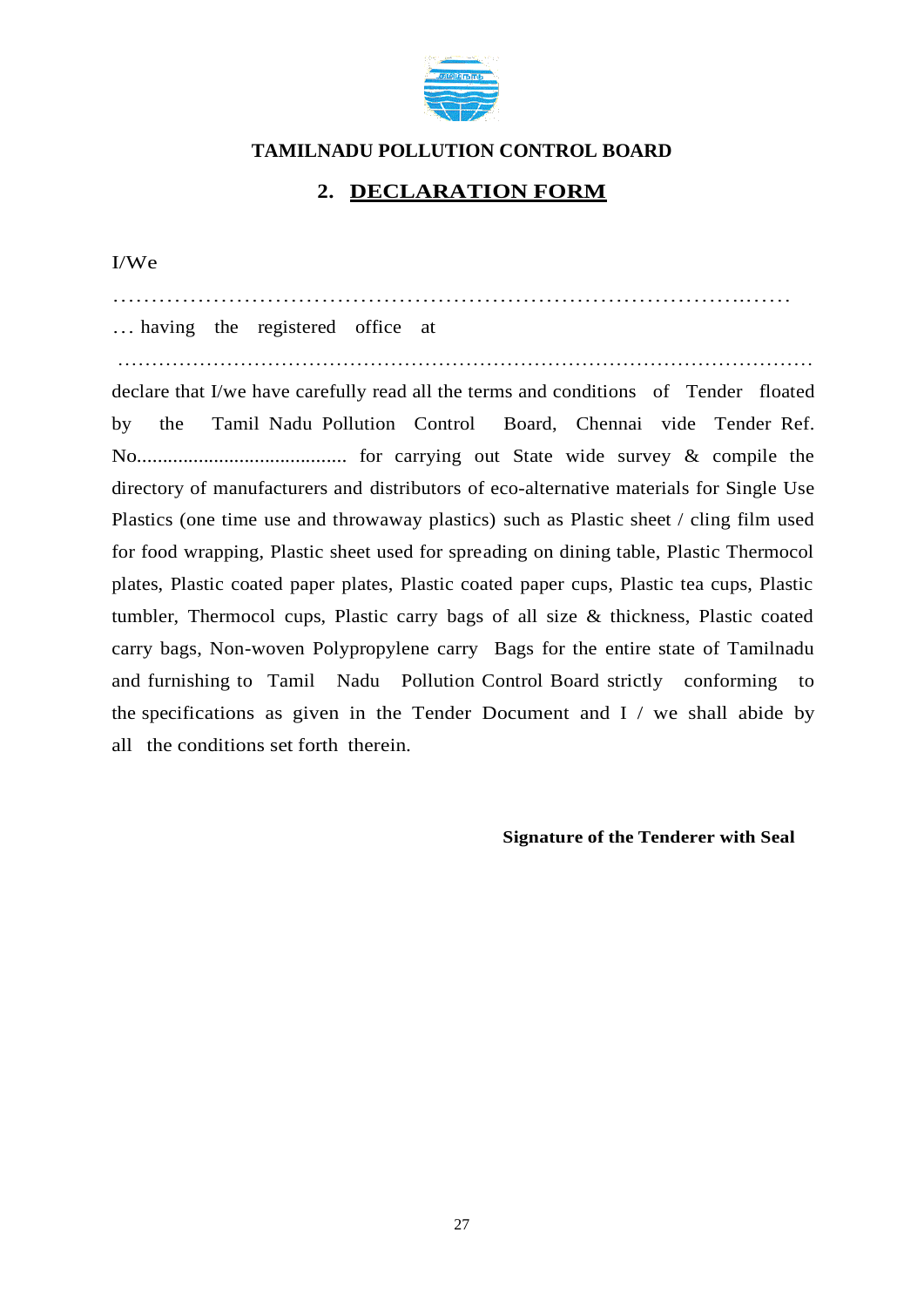

## **3. CERTIFICATE**

I/we ……………………………….having office at ………………………. declare that the tender forms downloaded from the website [www.tnpcb.gov.in](http://www.tnpcb.gov.in/) have not been tampered with / modified in any manner. In case, if the same is found to be tampered with / modified, my / our Tender shall be summarily rejected.

**Signature of the Tenderer with Seal**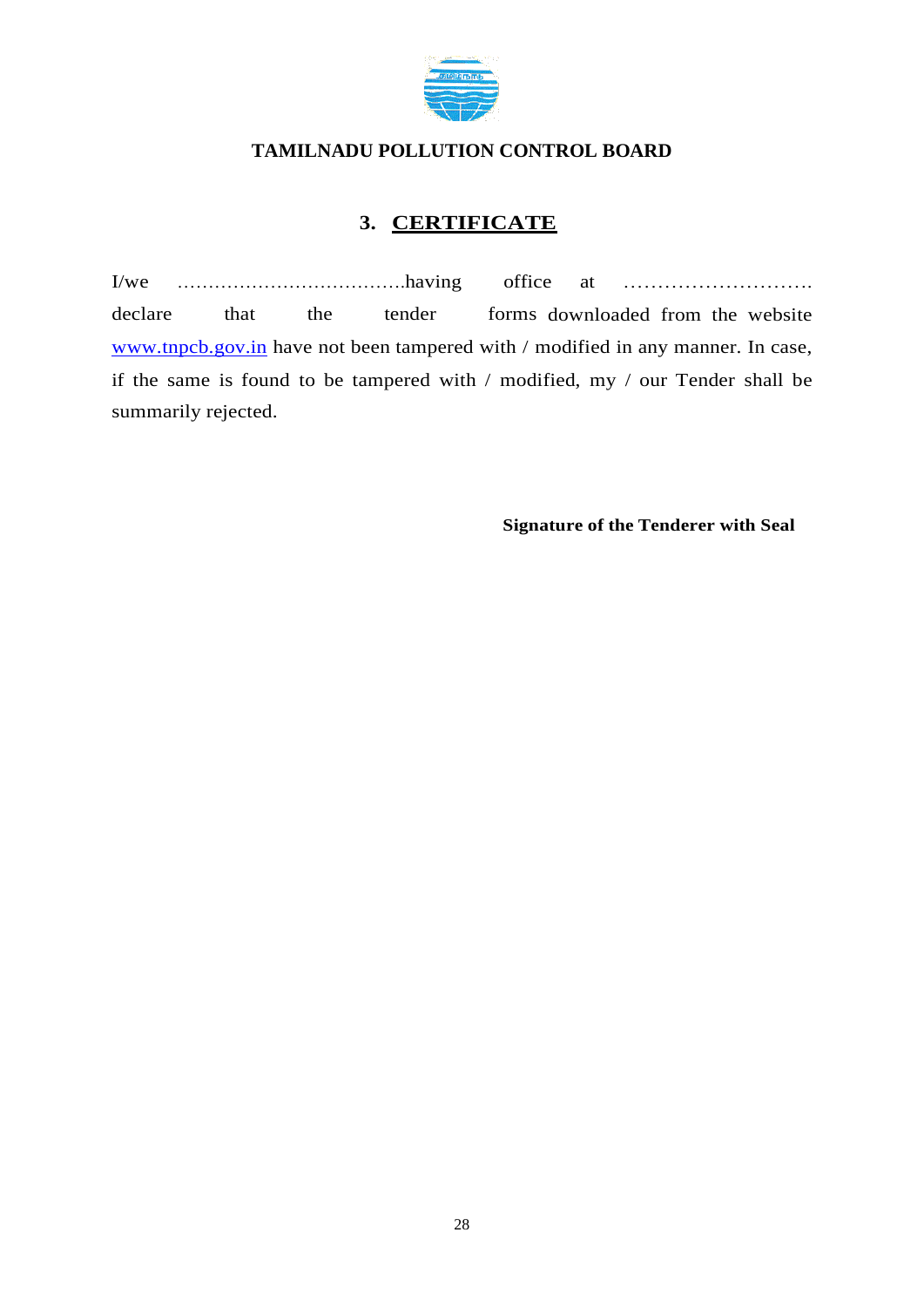## **SCHEDULE PART –A**

**To carry out State wide survey & compile the directory of manufacturers and distributors of eco-alternative materials for Single Use Plastics (one time use and throwaway plastics)**

| Name of work | To carry out State wide survey & compile the directory of             |  |  |
|--------------|-----------------------------------------------------------------------|--|--|
|              | manufacturers and distributors of eco-alternative materials for       |  |  |
|              | Single Use Plastics (one time use and throwaway plastics) such as     |  |  |
|              | Plastic sheet / cling film used for food wrapping, Plastic sheet used |  |  |
|              | for spreading on dining table, Plastic Thermocol plates, Plastic      |  |  |
|              | coated paper plates, Plastic coated paper cups, Plastic tea cups,     |  |  |
|              | Plastic tumbler, Thermocol cups, Plastic carry bags of all size $\&$  |  |  |
|              | thickness, Plastic coated carry bags, Non-woven Polypropylene         |  |  |
|              | Bags for the for the entire state of Tamilnadu and<br>carry           |  |  |
|              | furnishing to Tamil Nadu Pollution Control Board                      |  |  |

| S.No | Quantity     | Description of work                         | Rate | Amount |
|------|--------------|---------------------------------------------|------|--------|
|      | Hard         | To carry out State wide survey & compile    |      |        |
|      | copies of    | the directory of manufacturers and          |      |        |
|      | $Report -$   | distributors of eco-alternative materials   |      |        |
|      | $100$ nos    | for Single Use Plastics (one time use and   |      |        |
|      |              | throwaway plastics) such as Plastic sheet   |      |        |
|      |              | / cling film used for food wrapping,        |      |        |
|      | soft copies  | Plastic sheet used for spreading on dining  |      |        |
|      | of the       | table, Plastic Thermocol plates, Plastic    |      |        |
|      | $report - 2$ | coated paper plates, Plastic coated paper   |      |        |
|      | nos.         | cups, Plastic tea cups, Plastic tumbler,    |      |        |
|      |              | Thermocol cups, Plastic carry bags of all   |      |        |
|      |              | size & thickness, Plastic coated carry      |      |        |
|      |              | bags, Non-woven Polypropylene carry         |      |        |
|      |              | Bags for the for the entire state of        |      |        |
|      |              | Tamilnadu and furnishing to<br><b>Tamil</b> |      |        |
|      |              | <b>Nadu Pollution Control Board</b>         |      |        |
|      |              |                                             |      |        |
|      |              | Total for the project                       |      |        |
|      |              | GST %                                       |      |        |
|      |              | <b>Total Amount</b>                         |      |        |

(Rupees ------------------------------- -------------------------------------only)

**SIGNATURE OF THE CONTRACTOR WITH SEAL**